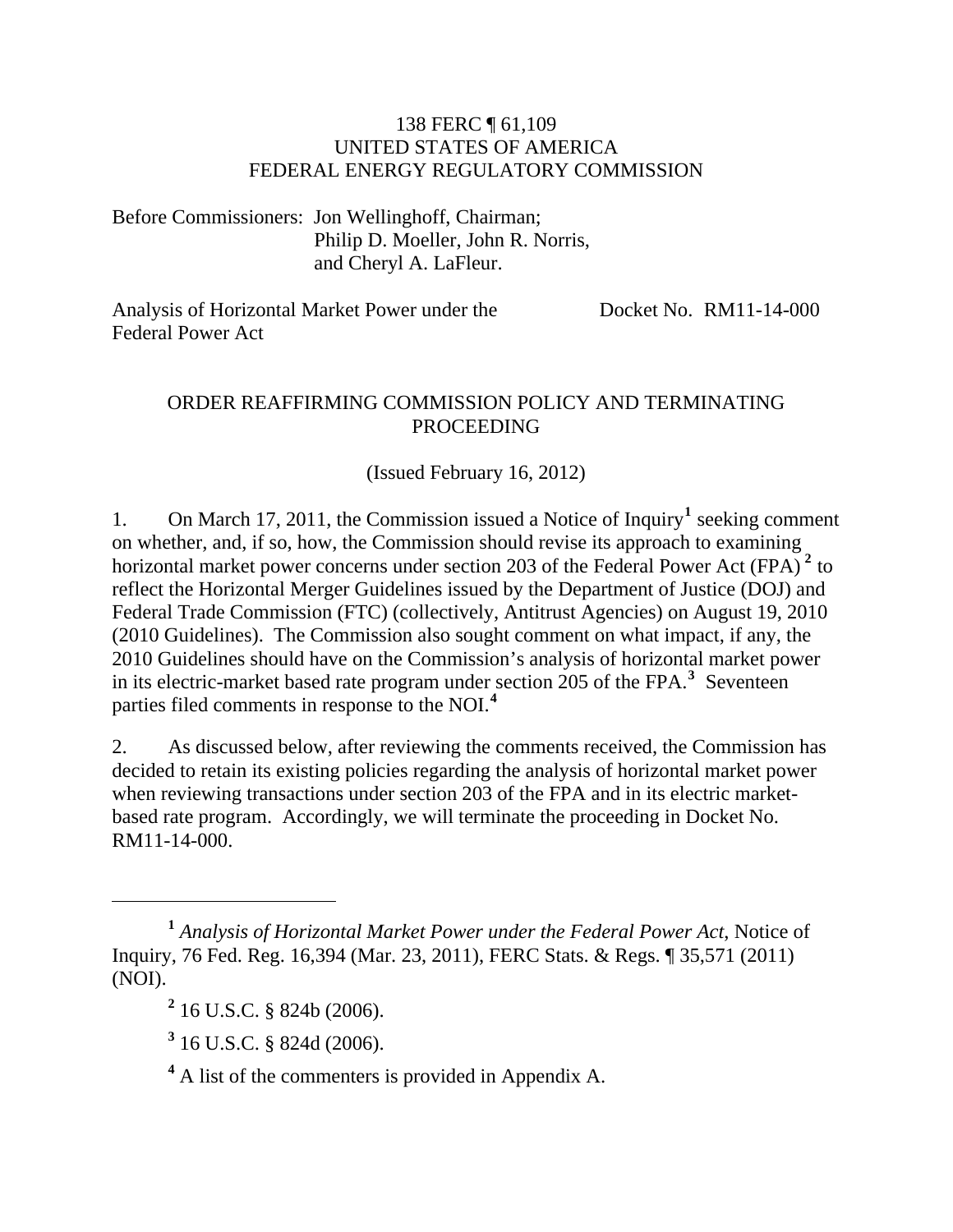#### **I. Background**

#### **A. Section 203**

3. Under section 203 of the FPA, Commission authorization is required for public utility mergers and consolidations and for public utility acquisitions of jurisdictional facilities. Section 203(a) provides that the Commission shall approve such transactions if they are consistent with the public interest. The Commission has stated that it will consider three factors when analyzing a proposed merger: the effect on competition, the effect on rates, and the effect on regulation.**[5](#page-1-0)** The Energy Policy Act of 2005 added the further requirement that the Commission determine whether a proposed transaction would result in cross-subsidization, and if so, whether the resulting cross-subsidization would be consistent with the public interest.**[6](#page-1-1)**

4. The Commission adopted the five-step framework set out in the Antitrust Agencies' 1992 Horizontal Merger Guidelines (1992 Guidelines)**[7](#page-1-2)** as the basic framework for evaluating the competitive effects of proposed mergers.**[8](#page-1-3)** The Commission also adopted an analytic screen (Competitive Analysis Screen), based on the 1992 Guidelines and outlined in Appendix A of the Merger Policy Statement, which focuses on the first step in the analysis: whether the merger would significantly increas e concentration in relevant markets. The components to a screen analysis are as follows:

<span id="page-1-1"></span>**6** Energy Policy Act of 2005, Pub. L. No. 109-58, 1289, 119 Stat. 594, 982-83 (2005), *codified*, 16 U.S.C. 824b(a)(4).

<span id="page-1-2"></span><sup>7</sup> U.S. Dept. of Justice & Federal Trade Commission, "Horizontal Merger Guidelines" (1992), as revised (1997) (1992 Guidelines).

<span id="page-1-3"></span>**8** Merger Policy Statement, FERC Stats. & Regs. ¶ 31,044 at 30,118, 30,130. The five steps are: (1) assess whether the merger would significantly increase concentration and result in a concentrated market, properly defined and measured; (2) assess whether the merger, in light of market concentration and other factors that characterize the market, raises concern about potential adverse competitive effects; (3) assess whether market entry would be timely, likely and sufficient either to deter or counteract the competitive effects of concern; (4) assess whether the merger would result in increases in efficiency that cannot reasonably be achieved through the parties by other means; and (5) assess whether either party to the merger would fail without the merger, causing its assets to exit the market. *Id.* at 30,111.

<span id="page-1-0"></span>**<sup>5</sup>** *Inquiry Concerning the Commission's Merger Policy Under the Federal Power Act: Policy Statement*, Order No. 592, FERC Stats. & Regs. ¶ 31,044 (1996) (Merger Policy Statement), *reconsideration denied*, Order No. 592-A, 79 FERC ¶ 61,321 (1997); *see also FPA Section 203 Supplemental Policy Statement*, FERC Stats. & Regs. ¶ 31,253 (2007) (Supplemental Policy Statement).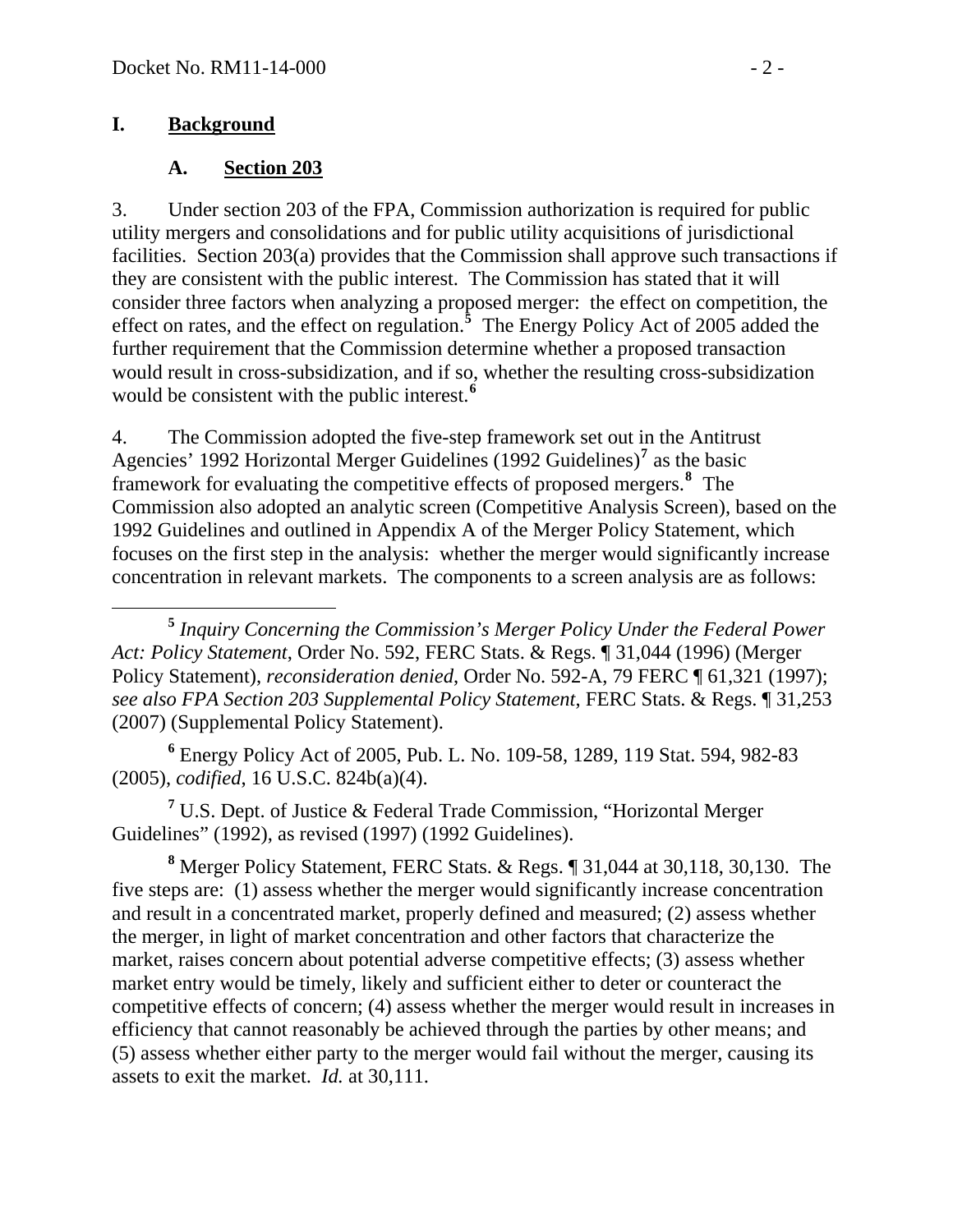(1) identify the relevant products; (2) identify customers who may be affected by the merger; (3) identify potential suppliers to each identified customer (includes a deliver ed price test (DPT) analysis, consideration of transmission capability, and a check against actual trade data); and (4) analyze market concentration using the Herfindahl-Hirschm an Index (HHI)<sup>9</sup> thresholds from the 1992 Guidelines.<sup>10</sup>

5. The Commission stated that the Competitive Analysis Screen is intended to identify mergers that clearly do not raise competitive concerns early in the process and that it believes that the screen produces a reliable, generally conservative analysis of the competitive effects of a proposed merger.**[11](#page-2-0)** The Commission acknowledged, however, that the screen is not infallible. Accordingly, the Commission stated that claims that the screen has failed to detect certain market power problems or disputes about the way that a particular analysis has been conducted can be raised by intervenors and Commission staff. The Commission also stated that intervenors may file alternative competitive analyses, accompanied by appropriate data, to support their arguments.**[12](#page-2-1)**

### **B. Market-Based Rates**

6. The Commission allows sales of electric energy, capacity, and ancillary services at market-based rates if the applicant and its affiliates do not have, or have adequately mitigated, horizontal and vertical market power.<sup>[13](#page-2-2)</sup> The Commission adopted two indicative screens, the wholesale market share screen and the pivotal supplier screen, to

 $12 \, Id.$ 

<span id="page-2-2"></span><span id="page-2-1"></span><span id="page-2-0"></span>**<sup>13</sup>** *Market-Based Rates for Wholesale Sales of Electric Energy, Capacity and Ancillary Services by Public Utilities*, Order No. 697, FERC Stats. & Regs. ¶ 31,252, at P 1, 4, *clarified*, 121 FERC ¶ 61,260 (2007), *order on reh'g*, Order No. 697-A, FERC Stats. & Regs. ¶ 31,268, *clarified*, 124 FERC ¶ 61,055, *order on reh'g*, Order No. 697-B, FERC Stats. & Regs. ¶ 31,285 (2008), *order on reh'g*, Order No. 697-C, FERC Stats. & Regs. ¶ 31,291 (2009), *order on reh'g*, Order No. 697-D, FERC Stats. & Regs. ¶ 31,305  $(2010)$ , *aff'd sub nom. Montana Consumer Counsel v. FERC*, 659 F.3d 910 (9<sup>th</sup> Cir. 2011).

**<sup>9</sup>** <sup>9</sup> The HHI is a widely accepted measure of market concentration, calculated by squaring the market share of each firm competing in the market and summing the results. The HHI increases both as the number of firms in the market decreases and as the disparity in size between those firms increases. Both the Antitrust Agencies and the Commission use HHI to assess market concentration.

**<sup>10</sup>** Merger Policy Statement, FERC Stats. & Regs. ¶ 31,044 at 30,119-20, 30, 128-37.

**<sup>11</sup>** *Id.* at 30,119.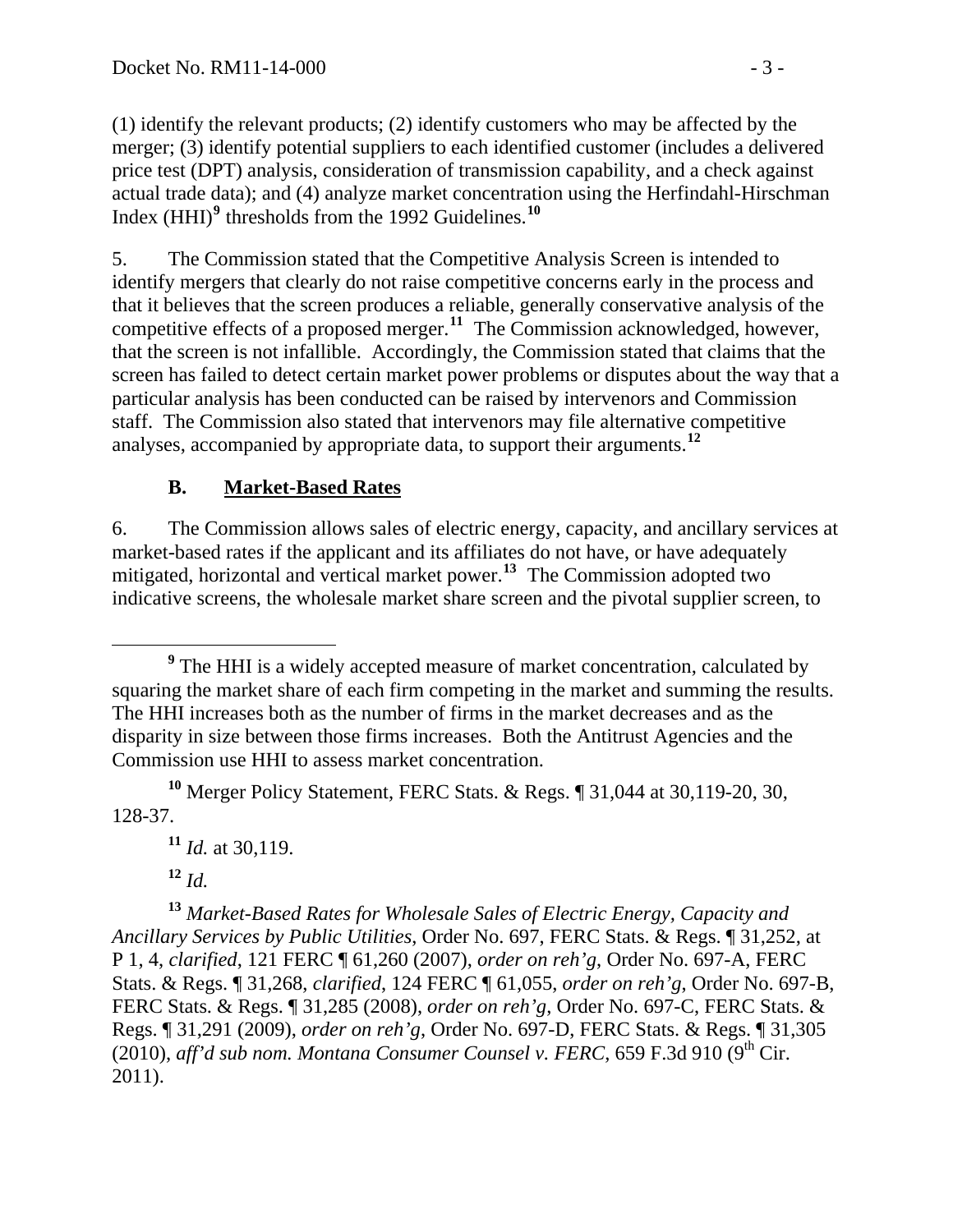identify sellers that raise no horizontal market power concerns and can otherwise be considered for market-based rate authority.**<sup>14</sup>** The wholesale market share screen measures whether a seller has a dominant position in the market in terms of the number of megawatts of uncommitted capacity owned or controlled by the seller, as compared to the uncommitted capacity of the entire market.**<sup>15</sup>** A seller whose share of the relevant market is less than 20 percent during all seasons passes the market share screen.<sup>16</sup> The pivotal supplier screen evaluates the seller's potential to exercise market power based on the seller's uncommitted capacity at the time of annual peak demand in the relevant market.<sup>17</sup> A seller satisfies the pivotal supplier screen if its uncommitted capacity is less than the net uncommitted supply in the relevant market.**<sup>18</sup>** Failing either screen creates a rebuttable presumption that the seller has horizontal market power.**<sup>19</sup>** If a seller passes both screens, however, there is a rebuttable presumption that it does not possess horizontal market power.

7. A seller that fails either indicative screen has several procedural options. It has the right to present alternative evidence to rebut the presumption of horizontal market power, including a DPT.**[20](#page-3-0)** In the alternative, a seller may accept the presumption of market power and adopt some form of cost-based mitigation.**[21](#page-3-1)** Sellers use the results of the DPT to perform pivotal supplier and market share analyses. In addition, sellers use the results of the DPT to analyze market concentration using HHI. The Commission stated that a showing of an HHI less than 2,500 in the relevant market for all season/load periods for sellers that have also shown that they are not pivotal and do not posses a market share of 20 percent or greater in any of the season/load periods would constitute a showing of a lack of market power, absent compelling contrary evidence from intervenors. The Commission stated that, as with the indicative screens, a seller may submit alternative evidence to rebut or support the results of the DPT, such as historical sales or transmission data.**[22](#page-3-2)**

 **<sup>14</sup>** *Id.* P 13, 62. *Id.* P 43. *Id.* P 43-44, 80, 89. *Id.* P 35. *Id.* P 42. *Id.* P 44.

**<sup>20</sup>** *Id.* P 63; 18 C.F.R. § 35.37(c)(2) (2011).

<span id="page-3-2"></span><span id="page-3-1"></span><span id="page-3-0"></span>**<sup>21</sup>** Order No. 697, FERC Stats. & Regs. ¶ 31,252 at P 63; 18 C.F.R. § 35.37(c)(3) (2011).

**<sup>22</sup>** Order No. 697, FERC Stats. & Regs. ¶ 31,252 at P 117.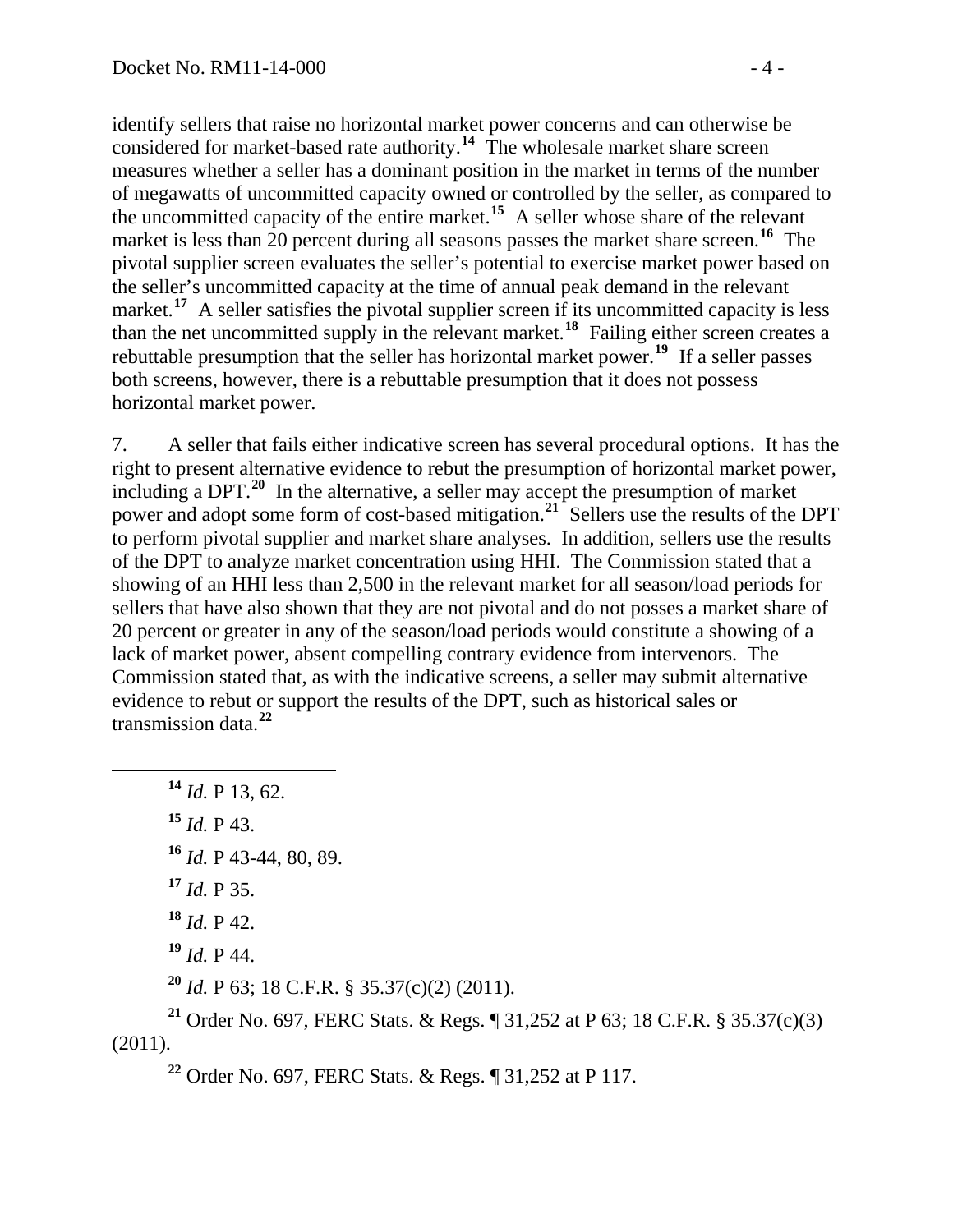### **C. Notice of Inquiry**

8. The NOI highlighted some features of the 2010 Guidelines and how those guidelines differ from the Commission's process for reviewing mergers under section 203 of the FPA. In particular, the Commission noted that the 2010 Guidelines modify the thresholds used to classify the relative concentration of a market and to assess the competitive significance of a post-merger change in HHI, as summarized in the table below.**[23](#page-4-0)**

| <b>HHI (Market Concentration) Thresholds</b>                            |                        |                        |
|-------------------------------------------------------------------------|------------------------|------------------------|
| <b>Market</b>                                                           | <b>1992 Guidelines</b> | <b>2010 Guidelines</b> |
| Unconcentrated                                                          | < 1000                 | <1500                  |
| <b>Moderately Concentrated</b>                                          | 1000-1800              | 1500-2500              |
| <b>Highly Concentrated</b>                                              | >1800                  | >2500                  |
|                                                                         |                        |                        |
| <b>HHI Changes Potentially Raising Significant Competitive Concerns</b> |                        |                        |
| <b>Moderately Concentrated Markets</b>                                  | >100                   | >100                   |
| <b>Concentrated Markets</b>                                             | >50                    | >100, <200             |
|                                                                         |                        |                        |
| <b>HHI Changes Presumed Likely to Enhance Market Power</b>              |                        |                        |
| <b>Concentrated Markets</b>                                             | >100                   | >200                   |

9. In addition, the Commission explained that the 2010 Guidelines deemphasize market definition as a starting point for the Antitrust Agencies' analysis and depart from the sequential analysis of the 1992 Guidelines. Instead, the 2010 Guidelines state that the Antitrust Agencies will engage in a fact-specific inquiry using a variety of analytical tools, including direct evidence of competition between the parties and economic models that are designed to quantify the extent to which the merged firm can raise prices as a result of the merger.**[24](#page-4-1)** The Commission further noted that the 2010 Guidelines address the potential competitive effects arising from partial acquisitions and minority ownership. Specifically, the Commission stated that the Antitrust Agencies' analysis of partial acquisitions and minority ownership focuses on: (1) whether the acquiring company will be able to influence the competitive conduct of the target firm; (2) whether the partial acquisition will reduce the financial incentive to compete because losses from one owned firm are offset by gains at the other; and (3) whether the partial acquisition enables

<span id="page-4-1"></span>**<sup>24</sup>** *Id.* P 13.

<span id="page-4-0"></span>**<sup>23</sup>** NOI, FERC Stats. & Regs. ¶ 35,571 at P 12.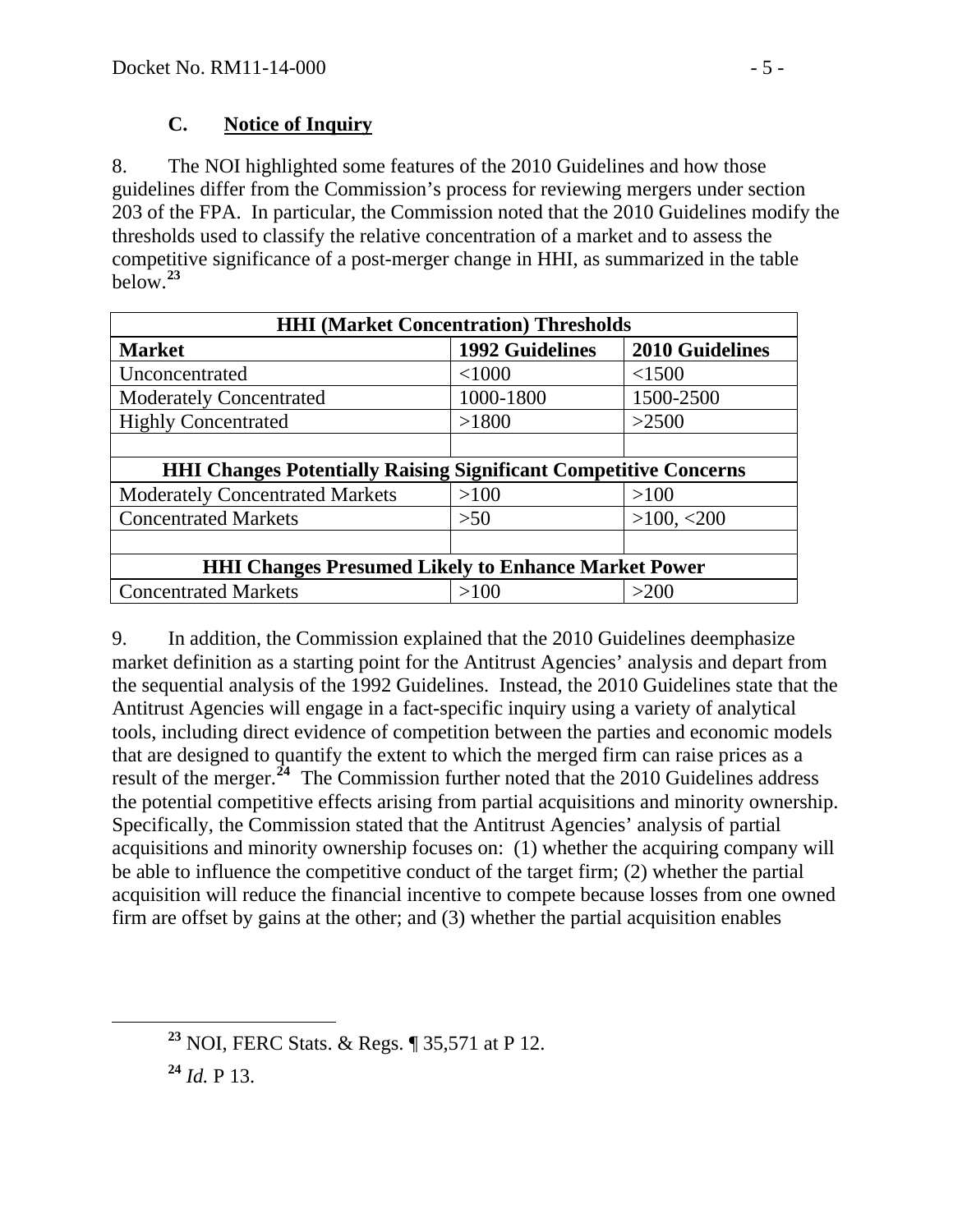companies to access non-public competitive information that can lead to coordinated activity by the firms.**<sup>25</sup>**

10. The NOI sought comment on whether the Commission should revise its approach for examining horizontal market power when analyzing proposed mergers or other transactions under section 203 of the FPA and when analyzing market-based rate filings under section 205 of the FPA to reflect the 2010 Guidelines. The Commission asked whether the Commission should, like the 2010 Guidelines, place less emphasis on market definition as the first step in its analysis and move away from the use of a sequential analysis for analyzing horizontal market power under section 203 of the FPA. Additionally, the Commission asked what elements of the 2010 Guidelines the Commission should adopt and sought comments on whether the Commission should adopt the HHI thresholds contained in the 2010 Guidelines. Finally, the Commission sought comment on what impact, if any, the 2010 Guidelines should have on the Commission's analysis of horizontal market power in its electric market-based rate program.**[26](#page-5-0)**

## **II. Discussion**

11. As further discussed below, after careful consideration of the comments submitted in response to the NOI, the Commission has decided to retain its existing approaches to analyzing horizontal market power under section 203 of the FPA and in its analysis of electric market-based rates under section 205 of the FPA.

# **A. Section 203 Analysis**

### **1. Comments in support of retaining the Commission's Current Analysis**

## **a. Market Definition and Market Concentration**

12. A number of commenters argue that the Commission should continue to emphasize market definition and the calculation of market shares and market concentration as the first step in its analysis. EEI, EPSA, and Dr. Morris, a consultant

<span id="page-5-0"></span>**<sup>26</sup>** *Id.* P 15-21.

<sup>&</sup>lt;sup>25</sup> *Id.* P 14. The Commission noted that issues relating to partial acquisitions are among the issues before the Commission in Docket No. RM09-16-000. *Id.* P 14, n.27 (citing *Control and Affiliation for Purposes of Market-Based Rate Requirements under Section 205 of the Federal Power Act and the Requirements of Section 203 of the Federal Power Act*, Notice of Proposed Rulemaking, FERC Stats. & Regs. ¶ 32,650 (2010) (Control and Affiliation NOPR)).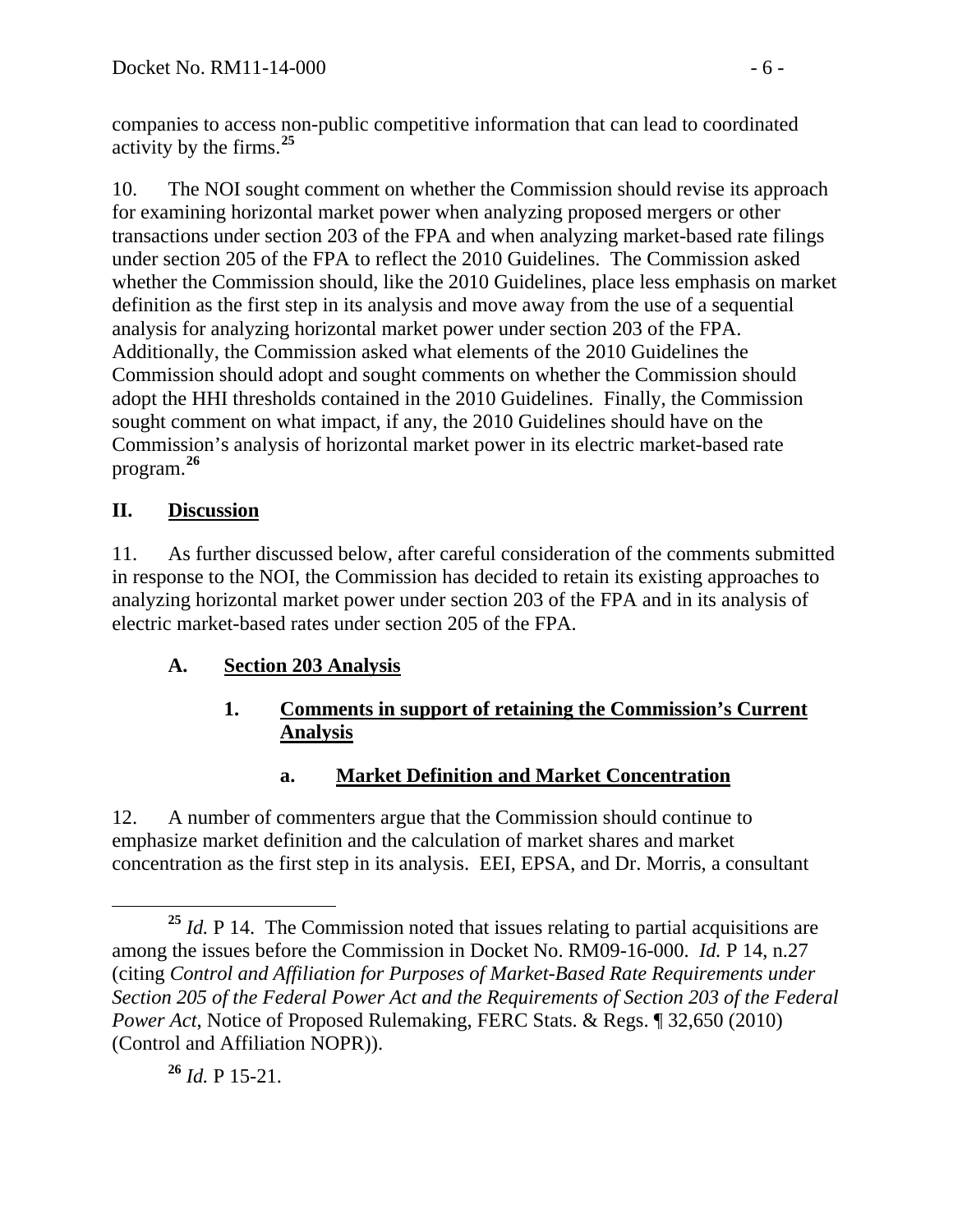with Economists Incorporated, state that the Competitive Analysis Screen provides certainty to applicants and, as a result, produces better filings and assists applicants in determining whether their proposals raise competitive concerns and require remedies.**<sup>27</sup>** Dr. Morris adds that preparing a Competitive Analysis Screen is relatively inexpensive when compared with computer simulation models. Dr. Morris observes that, while the DOJ conducts competitive effects analyses and the models used by the agency have advanced, the modeling that DOJ uses has not yet provided more reliable information on the competitive effects of a merger than the market concentration screens used by the Commission.**<sup>28</sup>** EEI states that the Commission's methodology strikes the appropriate balance in identifying transactions that pose a threat of competitive harm while providing a streamlined process for approving ones that do not.**<sup>29</sup>**

13. Additionally, several commenters maintain that the analysis embodied in the 2010 Guidelines is incompatible with the realities of the Commission's process of reviewing mergers and other transactions under section 203 of the FPA. In particular, these commenters note that, unlike the procedures used by the Antitrust Agencies, proceedings under section 203 are required to be on-the-record and the Commission's decision must be presented in a published order, subject to the requirements of reasoned decision making and the possibility of judicial review.<sup>[30](#page-6-0)</sup> Commenters also claim that it would be infeasible to conduct the type of analysis envisioned by the 2010 Guidelines in the 180 day time period prescribed by Congress and that the Commission's current methodology facilitates timely decisions by the Commission.**[31](#page-6-1)**

14. Moreover, commenters explain that the Commission need not resort to the openended process embraced in the 2010 Guidelines to protect the public interest and that the Commission has the experience necessary to determine what methodologies are appropriate for assessing market power in electricity markets.**[32](#page-6-2)** Modesto states that application of the Commission's current analysis will better protect consumers from the anticompetitive effects of mergers.**[33](#page-6-3)** Similarly, APPA, NRECA, ELCON, and NASUCA state that the Antitrust Agencies' efforts to revise their analysis and the changes embodied in the 2010 Guidelines are tied to the characteristics of markets with

**<sup>27</sup>** Morris Comments at 21-22; EEI Comments 5-9; EPSA Comments at 7-8.

**<sup>28</sup>** Morris Comments at 21.

**<sup>29</sup>** EEI Comments at 6-8.

**<sup>30</sup>** *Id.* at 9-12; EPSA Comments at 5-6.

<span id="page-6-1"></span><span id="page-6-0"></span>**<sup>31</sup>** EEI Comments at 12-14; EPSA Comments at 5-6; Morris Comments at 20.

<span id="page-6-2"></span>**<sup>32</sup>** EEI Comments at 9, 14-15; EPSA Comments at 6-7.

<span id="page-6-3"></span>**<sup>33</sup>** Modesto Comments at 4.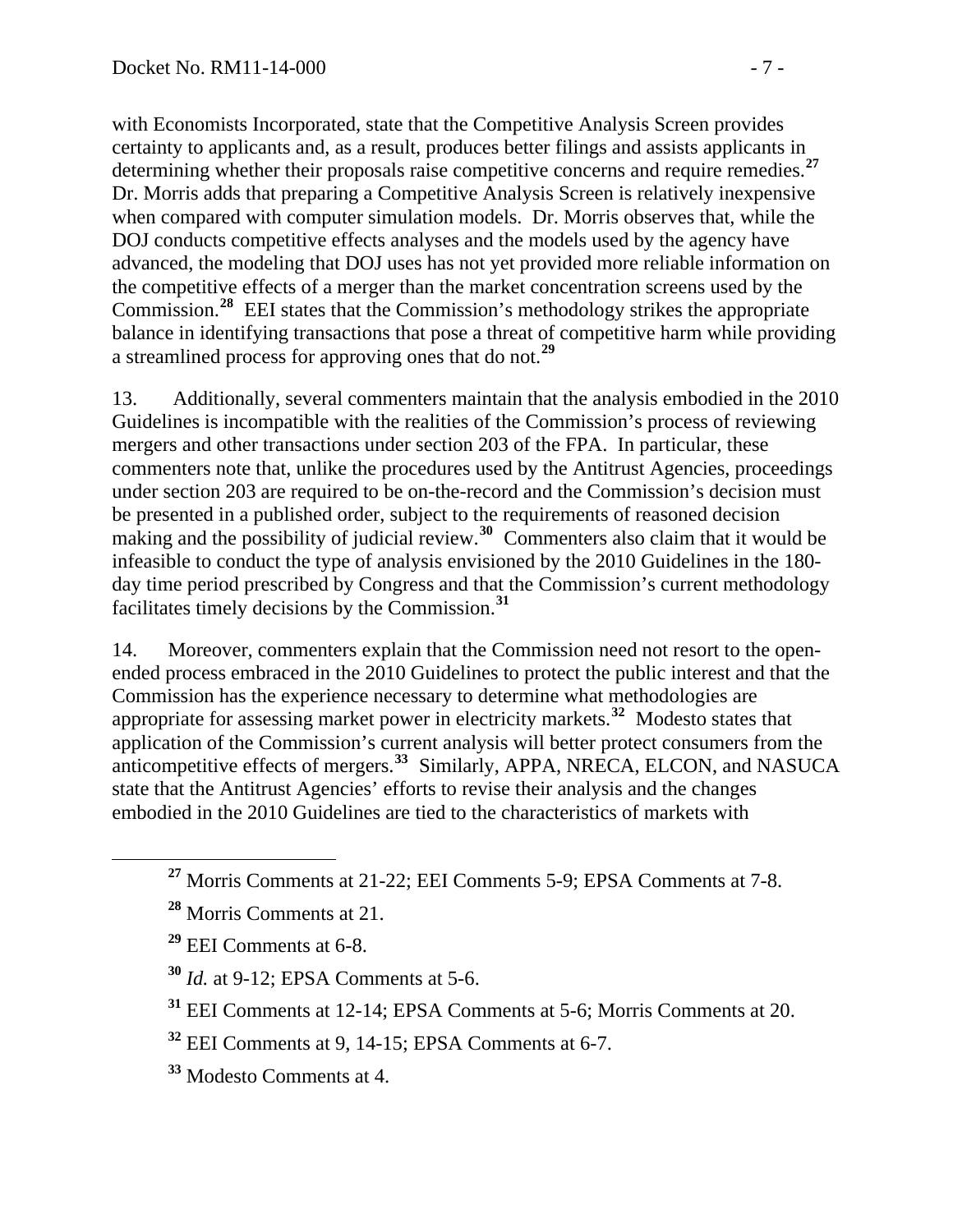differentiated products where, unlike markets for electricity, ascertaining the relevant market and assessing market concentration are less relevant for identifying competitive concerns.**<sup>34</sup>** ELCON and NASUCA add that the Commission has already adopted an approach that reflects those changes that are most relevant to electricity markets by expressing a willingness to look beyond changes in HHI.**<sup>35</sup>** APPA and NRECA state that while the Commission should consider whether some of the analytical tools described in the 2010 Guidelines would prove useful in the Commission's merger analysis, these tools should not act as substitutes for market definition and market concentration.**<sup>36</sup>**

15. A number of commenters argue that the Commission's current analytical framework already permits the consideration of the evidence identified in the 2010 Guidelines when appropriate. Mr. Cavicchi, Senior Vice President at Compass Lexecon, notes that the Commission has already acknowledged that the Commission should consider additional evidence of competitive effects where an applicant fails the Competitive Analysis Screen. Mr. Cavicchi asserts, however, that it would be appropriate in such circumstances to collaborate with the Antitrust Agencies to reduce the burden on the applicant.**[37](#page-7-0)** TAPS and TDU Systems state that the 2010 Guidelines highlight the need for the Commission to consider intervenor theories of competitive harm, regardless of whether the proposed transaction passes the Competitive Analysis Screen.**[38](#page-7-1)**

### **b. HHI Thresholds**

16. A number of commenters argue that the Commission should retain its existing HHI thresholds. TAPS, TDU Systems, ELCON, and NASUCA caution the Commission against selectively incorporating particular aspects of the 2010 Guidelines, especially the HHI thresholds.<sup>[39](#page-7-2)</sup> These commenters state that the 2010 Guidelines should be viewed as a comprehensive whole and that the 2010 Guidelines' relaxation of the HHI thresholds is merely one small element of a broader analytical overhaul. TAPS and TDU Systems further note that the Antitrust Agencies have different statutory obligations than the Commission and that, even before the Antitrust Agencies adopted the 2010 Guidelines,

**<sup>34</sup>** APPA and NRECA Comments at 9-10; ELCON and NASUCA Comments at 4.

**<sup>35</sup>** ELCON and NASUCA Comments at 4.

**<sup>36</sup>** APPA and NRECA Comments at 2-3.

<span id="page-7-2"></span><span id="page-7-1"></span><span id="page-7-0"></span>**<sup>37</sup>** Cavicchi Comments at 6-7 (citing Supplemental Policy Statement, FERC Stats. & Regs. ¶ 31,253, at P 65).

**<sup>38</sup>** TAPS and TDU Systems Comments at 16-17.

**<sup>39</sup>** *Id.* at 4, 6-7; ELCON and NASUCA Comments at 5.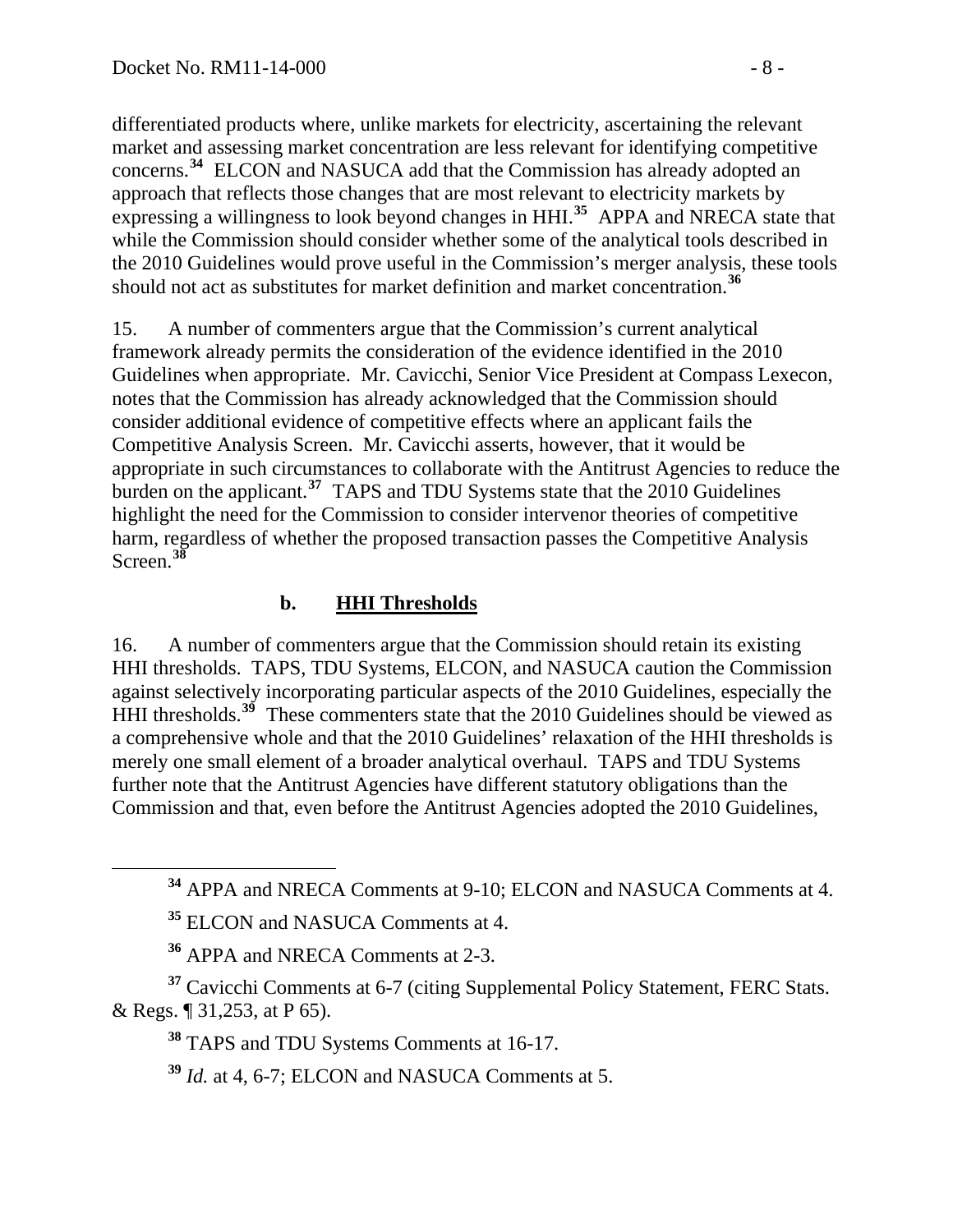the Commission and the Antitrust Agencies implemented merger review in the context of the electric industry differently.**<sup>40</sup>**

17. Commenters also claim that the more relaxed HHI thresholds embodied in the 2010 Guidelines are inappropriate in electricity markets. The New York Commission, ELCON, NASUCA, APPA, NRECA and Monitoring Analytics state that the Commission's current thresholds remain appropriate because electricity markets are more susceptible to the exercise of market power—due to the large capital investments associated with entry, the lack of substitutable products, the lack of storage, and the relative inelasticity of demand—than many of the industries that the Antitrust Agencies review.**[41](#page-8-0)** APPA and NRECA add that there is no evidence that the current thresholds are too low, result in too many false positives, or that the electricity industry has undergone changes that warrant relaxing the Commission's thresholds.**[42](#page-8-1)** TAPS and TDU Systems agree that there have been no changes supporting modification of the thresholds and that adopting the revised thresholds would undermine the Commission's ability to fulfill its statutory mandate and to accurately assess the competitive impact of a merger.**[43](#page-8-2)** Similarly, Modesto notes that the Commission faces challenges in identifying the scope of market power in analyzing section 203 applications and argues that relaxing the HHI thresholds would serve to frustrate those efforts by easing scrutiny over affiliates and companies whose relationship to the applicant company is not readily apparent.**[44](#page-8-3)** AAI states that lower thresholds may be appropriate in electric markets because the adverse effects of electric utility mergers are not likely to be mitigated by entry or efficiencies.**[45](#page-8-4)**

18. Berkeley argues that the Commission should not make any decision to change its HHI thresholds without first directing Commission staff to study consummated electric mergers in order to determine whether the current thresholds have been effective, and compare the results to alternative predictions of competitive impacts.**[46](#page-8-5)**

**<sup>42</sup>** APPA and NRECA Comments at 2, 10-17.

**<sup>43</sup>** *Id*. at 11-12*.* 

- <span id="page-8-3"></span>**<sup>44</sup>** Modesto Comments at 4-5.
- <span id="page-8-4"></span>**<sup>45</sup>** AAI Comments at 15.
- <span id="page-8-5"></span>**<sup>46</sup>** Berkeley Comments at 5.

**<sup>40</sup>** TAPS and TDU Systems Comments at 6-7.

<span id="page-8-2"></span><span id="page-8-1"></span><span id="page-8-0"></span>**<sup>41</sup>** New York Commission Comments at 3-4; ELCON and NASUCA Comments at 4-5; APPA and NRECA Comments at 2; Monitoring Analytics Comments at 6.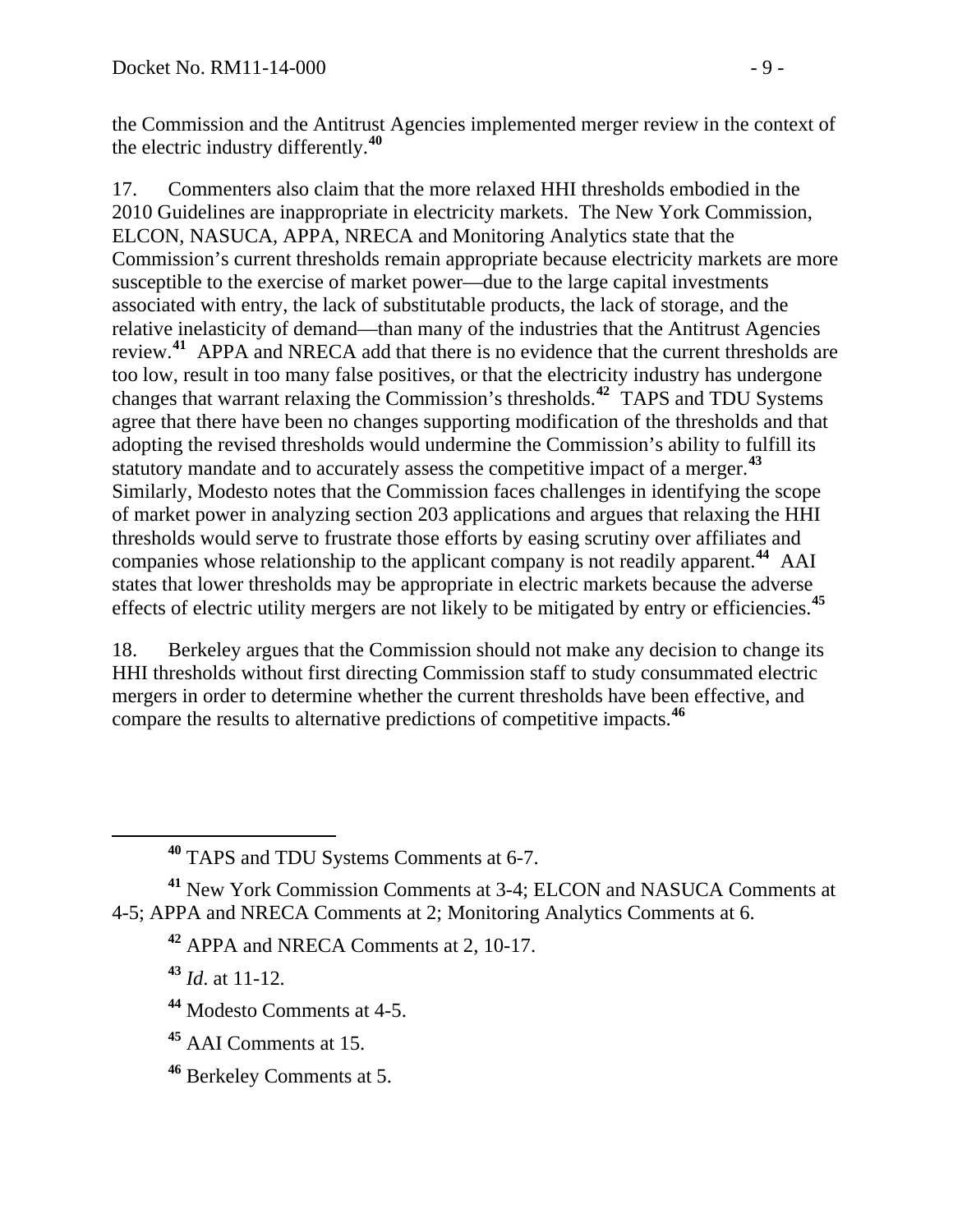#### **c. Other Aspects of the 2010 Guidelines**

19. While, as noted below, EPSA supports the adoption of the HHI thresholds contained in the 2010 Guidelines, EPSA contends that the Commission should refrain from adopting other aspects of the 2010 Guidelines. In particular, EPSA states that the Commission should not adopt the 2010 Guidelines' approach to partial acquisitions and minority ownership and that the Commission's analysis should continue to focus on control. EPSA notes that the provisions of the federal antitrust statutes that the Antitrust Agencies are charged with enforcing apply to transactions involving one firm's partial acquisition of a competitor and the minority position that may result, whereas the Commission has made clear that transactions that do not transfer control of a public utility do not fall within the meaning of the "or otherwise dispose" language of section  $203(a)(1)(A)$  and that the requirement to obtain the Commission's approval under the "merge or consolidate" clause in section  $203(a)(1)(B)$  depends upon whether the transaction directly or indirectly would result in a change of control over the facilities.**[47](#page-9-0)** EPSA states that there is no justification for engaging in a case-by-case consideration of virtually every single direct or indirect acquisition of interests in a public utility and, as the Commission has previously recognized, requiring case-by-case approval under section 203 would be contrary to the intent of Congress that the Energy Policy Act of 2005 increase investment in the utility sector while protecting customers.**[48](#page-9-1)** EPSA urges the Commission to move forward with a final rule in Docket No. RM09-16-000.**[49](#page-9-2)**

### **2. Comments in Support of Adopting the 2010 Guidelines**

### **a. Market Definition and Market Concentration**

20. Several commenters argue that the Commission should adopt the 2010 Guidelines because the Competitive Analysis Screen may not accurately identify competitive concerns in all circumstances. FTC Staff and the PPL Companies state that over-reliance on measures of HHI, particularly in electricity markets, can yield conclusions that are too lenient or too restrictive in an assessment of market power.<sup>[50](#page-9-3)</sup> FTC Staff states that it believes that consideration of other types of evidence identified in the 2010 Guidelines would enrich the Commission's analysis of mergers, including observations about the actual effect of consummated mergers, direct comparison based on experience, evidence of substantial head-to-head competition, and the potentially disruptive role of a merging

**<sup>47</sup>** EPSA Comments at 10-11.

<span id="page-9-3"></span><span id="page-9-2"></span><span id="page-9-1"></span><span id="page-9-0"></span>**<sup>48</sup>** *Id.* at 12 (citing *Transactions Subject to Federal Power Act Section 203*, Order No. 669, FERC Stats. & Regs. ¶ 31,200, at P 144 (2005)).

**<sup>49</sup>** *Id.* at 13.

**<sup>50</sup>** FTC Staff Comments at 2; PPL Companies Comments at 5-8.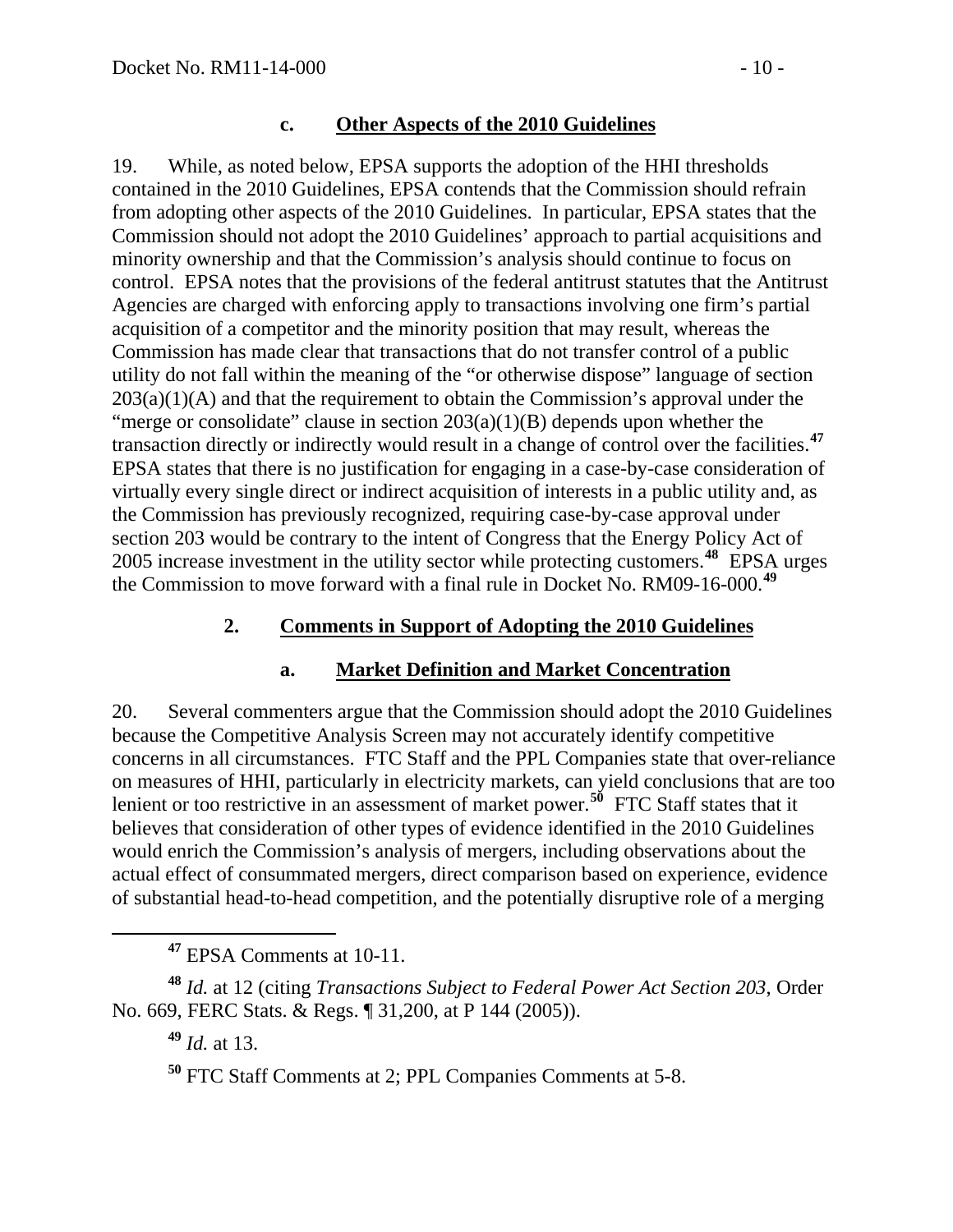party, unilateral and coordinated effects of a transaction, and the competitive effect of the transaction on dimensions of competition other than price.**<sup>51</sup>** The PPL Companies argue that the Commission's over-reliance on HHI thresholds has allowed applicants to tailor their applications to avoid triggering the HHI thresholds without truly addressing the likely anticompetitive effects of a proposed transaction. Therefore, they argue that the Commission should supplement its use of market concentration statistics with evidence of whether a merger may enhance or lessen competition.**<sup>52</sup>**

21. AAI argues that the Commission should supplement its analysis of market concentration by considering additional evidence of competitive effects. AAI maintains that the differences between the Commission's review process and those of the Antitrust Agencies do not pose an impediment to adopting the 2010 Guidelines because all of the agencies tend to focus on competitive concerns and much of the information necessary to assess competitive effects, such as prices, identity of rivals, and capacity, are public.**[53](#page-10-0)** AAI states, for example, that evidence could be used to ensure that the markets established by the DPT accurately reflect the potential impact of the merger, to corroborate the findings of the concentration analysis, and to determine whether merging parties have been or, absent the merger, would become head-to-head competitors.**[54](#page-10-1)**

22. Similarly, while acknowledging that many aspects of the 2010 Guidelines are inapplicable to electricity markets, Monitoring Analytics recommends that the Commission consider some of the additional evidence identified in the 2010 Guidelines, such as the actual effects observed in wholesale electricity markets, the competitiveness of isolated wholesale electricity markets with varying market concentration, and whether, absent the merger, the merging firms would have become substantial head-to-head competitors.**[55](#page-10-2)**

23. The Brattle Group maintains that the Competitive Analysis Screen may not always yield conservative results because the DPT, by examining a merger's effect on one market at a time, ignores whether suppliers may have a better opportunity to sell in markets where they may obtain higher prices. Thus, the Brattle Group maintains that the Commission should look beyond HHI, focus on whether a merger will change incentives such that there will be an increase in market price, and not wait for a merger to fail the screen to implement a case-specific theory of competitive harm. The Brattle Group

**<sup>51</sup>** FTC Staff Comments at 2, 4-7.

**<sup>52</sup>** PPL Companies Comments at 16.

**<sup>53</sup>** AAI Comments at 5-7.

<span id="page-10-1"></span><span id="page-10-0"></span>**<sup>54</sup>** *Id.* at 15-17.

<span id="page-10-2"></span>**<sup>55</sup>** Monitoring Analytics Comments at 2-5.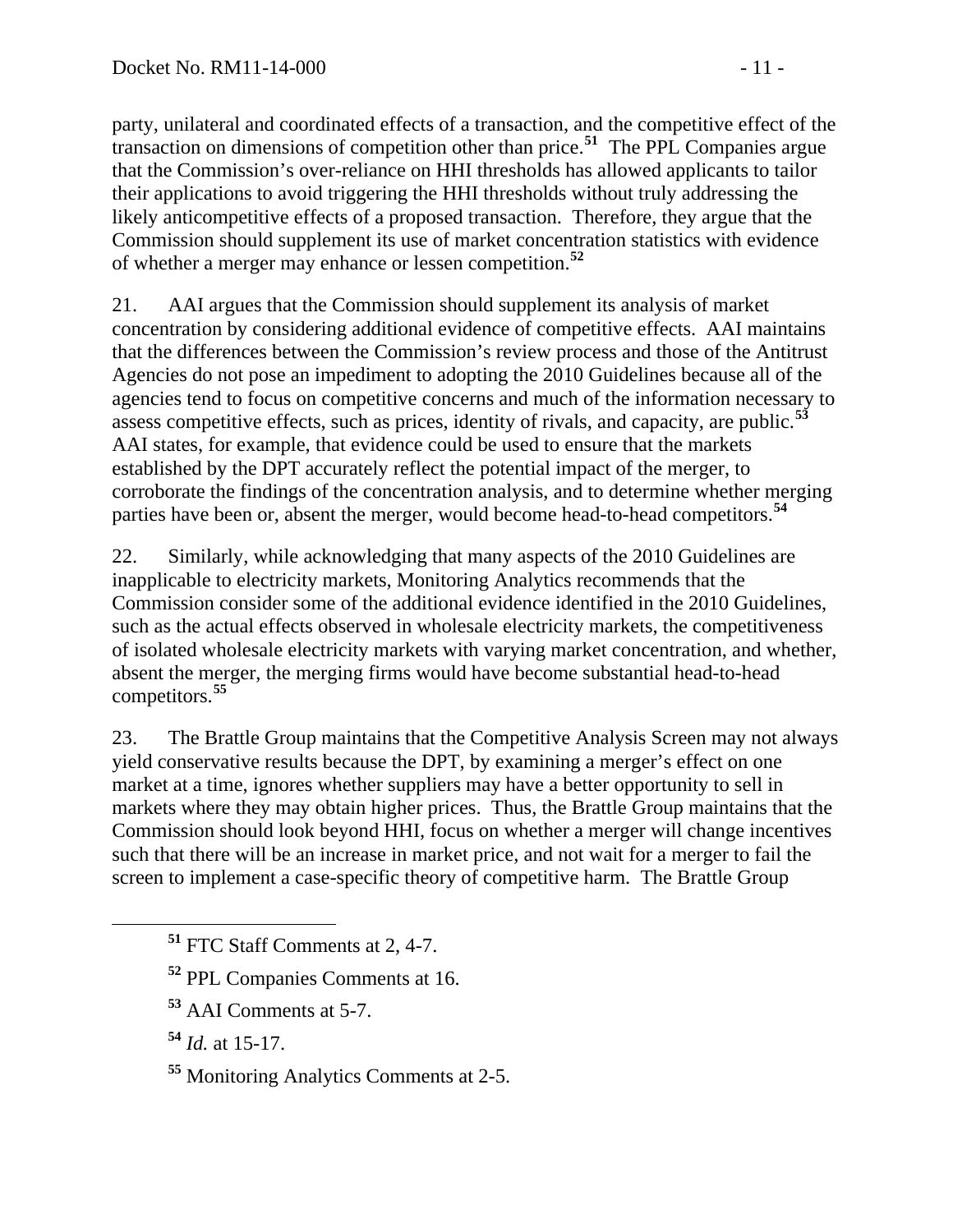encourages the Commission not to abandon the use of market concentration statistics, but to set out guiding principles in assessing merger effects based on a theory of competitive harm tailored to the realities of the market at issue at an early stage of the review.**<sup>56</sup>**

24. Several commenters ask the Commission to refine its approach to defining the relevant geographic market. Mr. Cavicchi argues that the Commission should pay close attention to market definition. While Mr. Cavicchi states that the Commission's current approach to defining markets is suitable in many instances, it could be enhanced by drawing on additional electric system data that is often readily available. For example, he states that an analysis of market pricing data for the purposes of delineating geographic markets can be extremely informative in some situations.<sup>[57](#page-11-0)</sup> The PPL Companies also state that the Commission should clarify that applicants must use direct evidence to establish the relevant markets that they propose.**[58](#page-11-1)** The Brattle Group states that the Commission should improve how the DPT model screens for potential suppliers by taking into account each potential supplier's opportunity costs.**[59](#page-11-2)**

25. Monitoring Analytics states that the Commission should refine its approach to assessing market definition in organized markets by using actual information about market participants and operations instead of using approximations of seasonal geographic markets that assume the model of individual utility territories to define the market. Monitoring Analytics further states that it recommends that the Commission use market definitions based on actual operational substitutability and residual supplier analysis to examine the relative importance of the merging firms based on pre- and postmerger positions in every relevant market.**[60](#page-11-3)**

26. Dr. Morris recommends that the Commission review its position on destination markets because the Commission has issued some inconsistent rulings on submarkets and because facts change over time. According to Dr. Morris, the Commission has acted inconsistently by accepting a study of a submarket where only one of the merging parties had assets in some cases, but not in others.<sup>[61](#page-11-4)</sup> Therefore, Dr. Morris asks the Commission to clarify that parties do not need to analyze submarkets in Regional Transmission

- **<sup>57</sup>** Cavicchi Comments at 5-6.
- **<sup>58</sup>** PPL Companies Comments at 11-12.
- **<sup>59</sup>** Brattle Group Comments at 10-11.
- **<sup>60</sup>** Monitoring Analytics Comments at 2-3.

<span id="page-11-4"></span><span id="page-11-3"></span><span id="page-11-2"></span><span id="page-11-1"></span><span id="page-11-0"></span>**<sup>61</sup>** Morris Comments at 25-27 (citing *USGen New England, Inc.*, 109 FERC ¶ 61,361 (2004); FirstEnergy Corp., Application for Authorization of Disposition of Jurisdictional Assets, Docket No. EC10-68 (filed May 11, 2010)).

**<sup>56</sup>** Brattle Group Comments 5-10.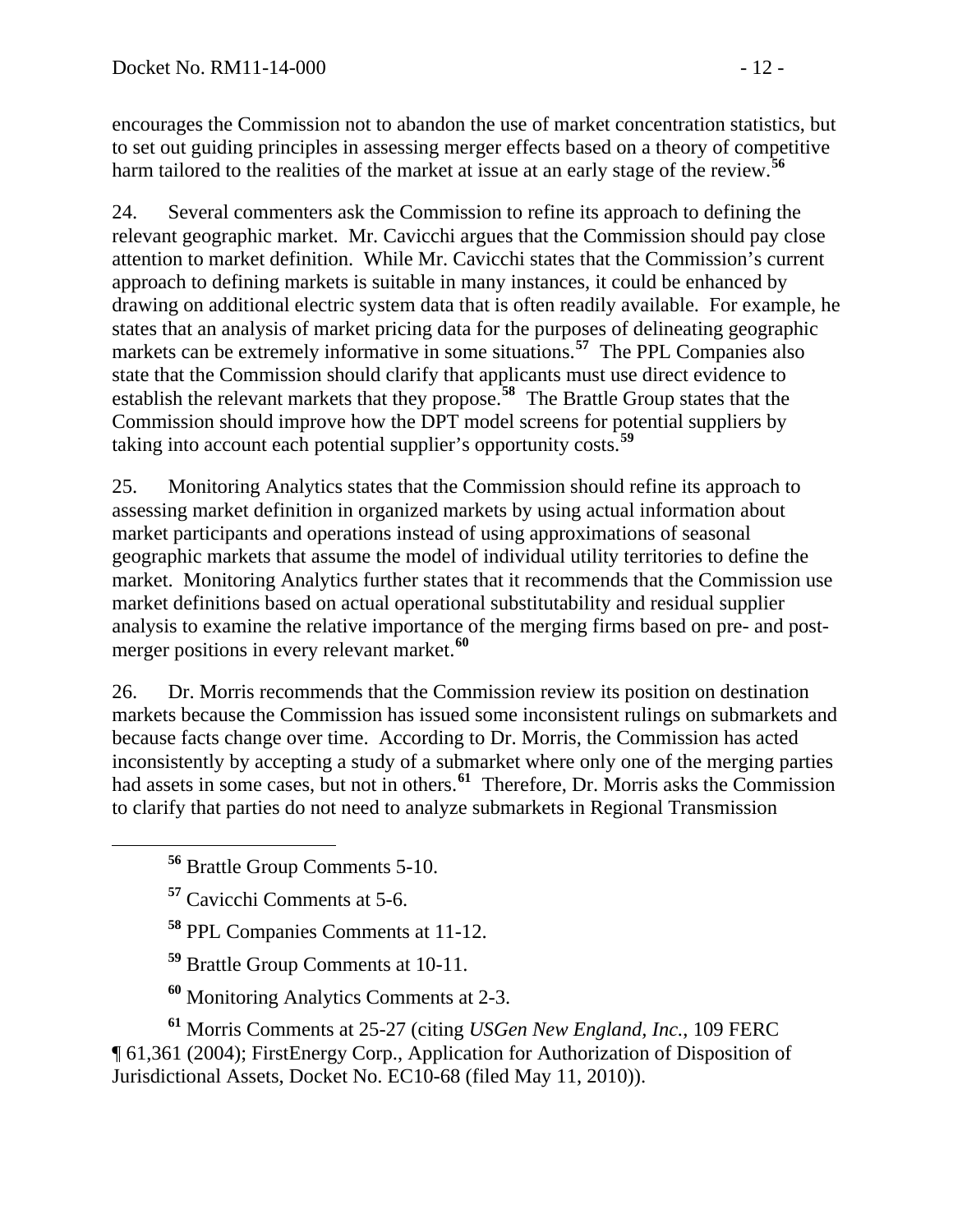Organizations (RTO) when only one of the merging parties owns generation in that submarket. Additionally, Dr. Morris states that the Commission should consider whether PJM Interconnection-East and Southwest Connecticut still need to be considered separate destination markets for DPTs in light of recent developments that have reduced constraints in these areas.**<sup>62</sup>** While he expresses support for the Commission's analysis as a general matter, Dr. Morris states that the Commission could consider both the relevant market and alternate relevant markets created by regional and local constraints.

### **b. HHI Thresholds**

27. A number of commenters argue that the Commission should adopt the 2010 Guidelines' HHI thresholds. In particular, Dr. Morris, Mr. Cavicchi, Entergy, the PPL Companies, EPSA, and EEI claim that the Commission should adopt these thresholds because they reflect the substantial experience of the Antitrust Agencies, which indicates that a merger will not enhance market power below these levels. They also argue that ongoing oversight of the electric markets by the Commission and market monitors provide protections against any perceived danger arising from adopting these thresholds.**[63](#page-12-0)** Dr. Morris adds that adopting these thresholds is appropriate because, according to Dr. Morris, the Commission rigidly applies its HHI thresholds and the HHI thresholds contained in the 2010 Guidelines more accurately reflect the likelihood of anticompetitive effects than the Commission's current thresholds.**[64](#page-12-1)** Mr. Cavicchi argues that data compiled by the Antitrust Agencies clearly shows that the majority of merger challenges in various industries' markets (other than petroleum markets) have been focused on markets where post-merger HHIs have been greater than 2,400.**[65](#page-12-2)**

#### **c. Other Aspects of the 2010 Guidelines**

28. The PPL Companies also propose the following modifications to the Commission's analysis: (1) focus exclusively on available economic capacity because only those firms with available economic capacity could defeat any attempts by the merged firm to increase prices or reduce output;<sup>[66](#page-12-3)</sup> (2) consider the merger's impact on the supply curve;<sup>[67](#page-12-4)</sup> (3) consider initiating a separate proceeding to examine reforms and

**<sup>62</sup>** *Id.* at 26.

<span id="page-12-2"></span><span id="page-12-1"></span><span id="page-12-0"></span>**<sup>63</sup>** *Id.* at 23-24; Cavicchi Comments at 3; Entergy Comments at 1-2; PPL Companies Comments at 14-16; EPSA Comments at 8-9; EEI Comments at 17-19.

**<sup>64</sup>** Morris Comments at 23.

**<sup>65</sup>** Cavicchi Comments at 3.

<span id="page-12-3"></span>**<sup>66</sup>** PPL Companies Comments at 13-14.

<span id="page-12-4"></span>**<sup>67</sup>** *Id.* at 17-19.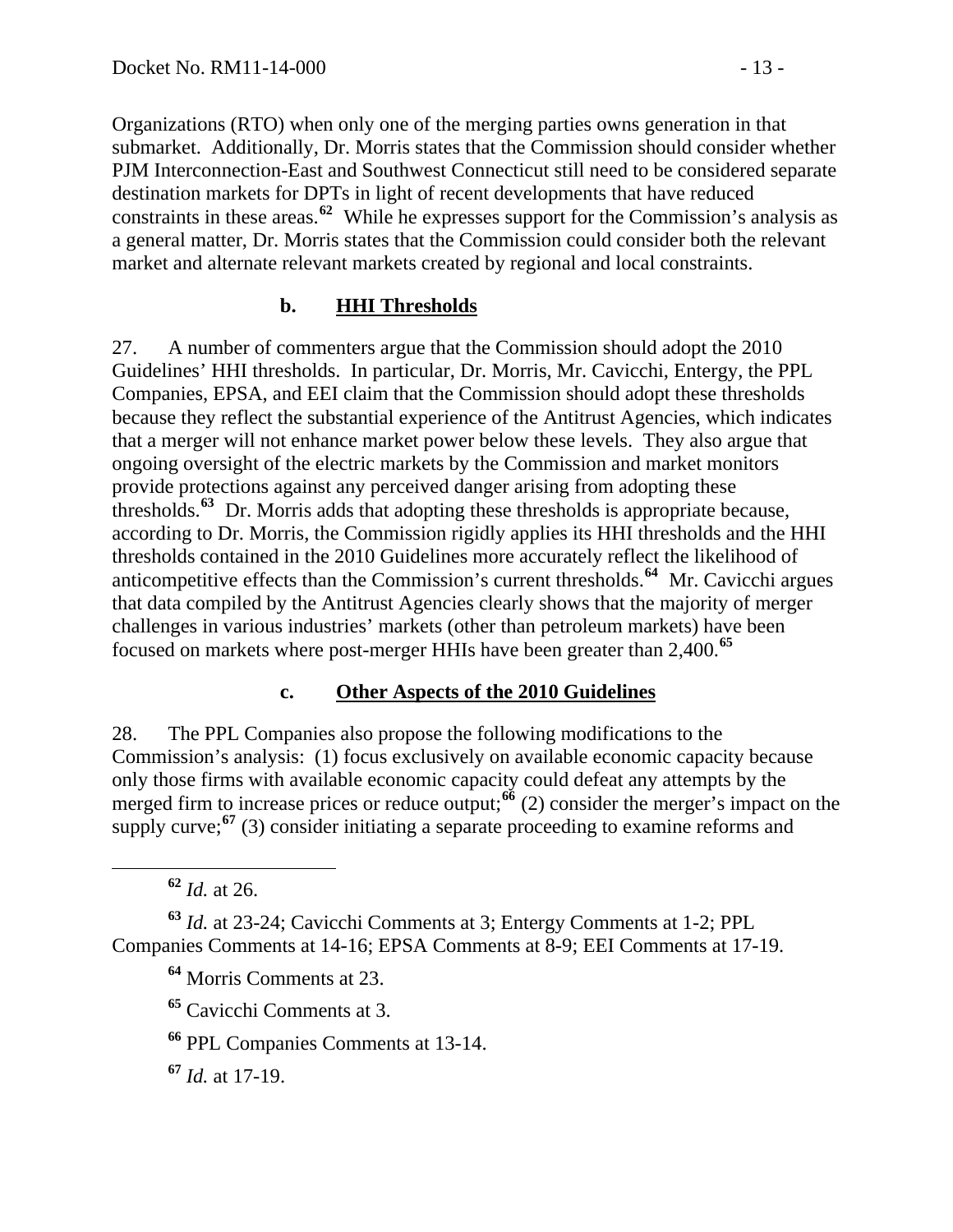clarify the criteria to simplify the calculation of Simultaneous Import Limits (SIL);**<sup>68</sup>** and (4) after the Commission adopts these changes to its analysis, consider and seek comments on whether changes to the Commission's procedures are necessary, such as permitting limited discovery and informal technical conferences upon motion of an intervenor or having separate staff investigate and comment on a proposed transaction.**<sup>69</sup>**

29. As an initial matter, AAI asks that the Commission more formally coordinate with the Antitrust Agencies, in a manner similar to the current relationship between the Federal Communications Commission and the Antitrust Agencies, to ensure greater consistency in remedies, analysis, and findings. AAI also reviewed analyses filed with the Commission between 1997 and 2004, which revealed a high degree of variation in concentration results for the same market, even when these analyses were performed by the same experts.**[70](#page-13-0)** According to AAI, its analysis suggests that the Commission may want to consider initiating an inquiry into the modeling methods, data sources, and assumptions used in the Competitive Analysis Screen and that the Commission may want to take steps to build a more complete record in merger proceedings by including certain types of information discussed in the 2010 Guidelines. AAI further asserts that the Commission should consider crafting filing requirements to ensure that the Commission, intervenors, and the public have sufficient evidence to conduct competitive effects analysis, which is essential when determining if a merged firm is likely to exercise market power and, if so, what the appropriate remedy should be.<sup>[71](#page-13-1)</sup>

30. While APPA and NRECA state that the Commission should continue to emphasize market definition and the calculation of market shares and market concentration as the first step in its analysis, they state that the Commission should adopt additional tools, such as diversion ratios and critical loss analysis, to help it in its analysis, to the extent possible. However, they emphasize that these tools should not be a substitute for the Commission's existing analysis, including the Competitive Analysis Screen.**[72](#page-13-2)**

31. Several commenters argue that the Commission should adopt the 2010 Guidelines' approach to analyzing monopsony power (buyer market power). Noting that the Commission has previously acknowledged that an evaluation of buyer market power may be appropriate in some instances, AAI suggests that the Commission should take the

- **<sup>68</sup>** *Id.* at 19-20.
- **<sup>69</sup>** *Id.* at 20-23.
- <span id="page-13-0"></span>**<sup>70</sup>** AAI Comments at 10-14.
- <span id="page-13-1"></span>**<sup>71</sup>** *Id.* at 17-18.

<span id="page-13-2"></span>**<sup>72</sup>** APPA and NRECA Comments at 22.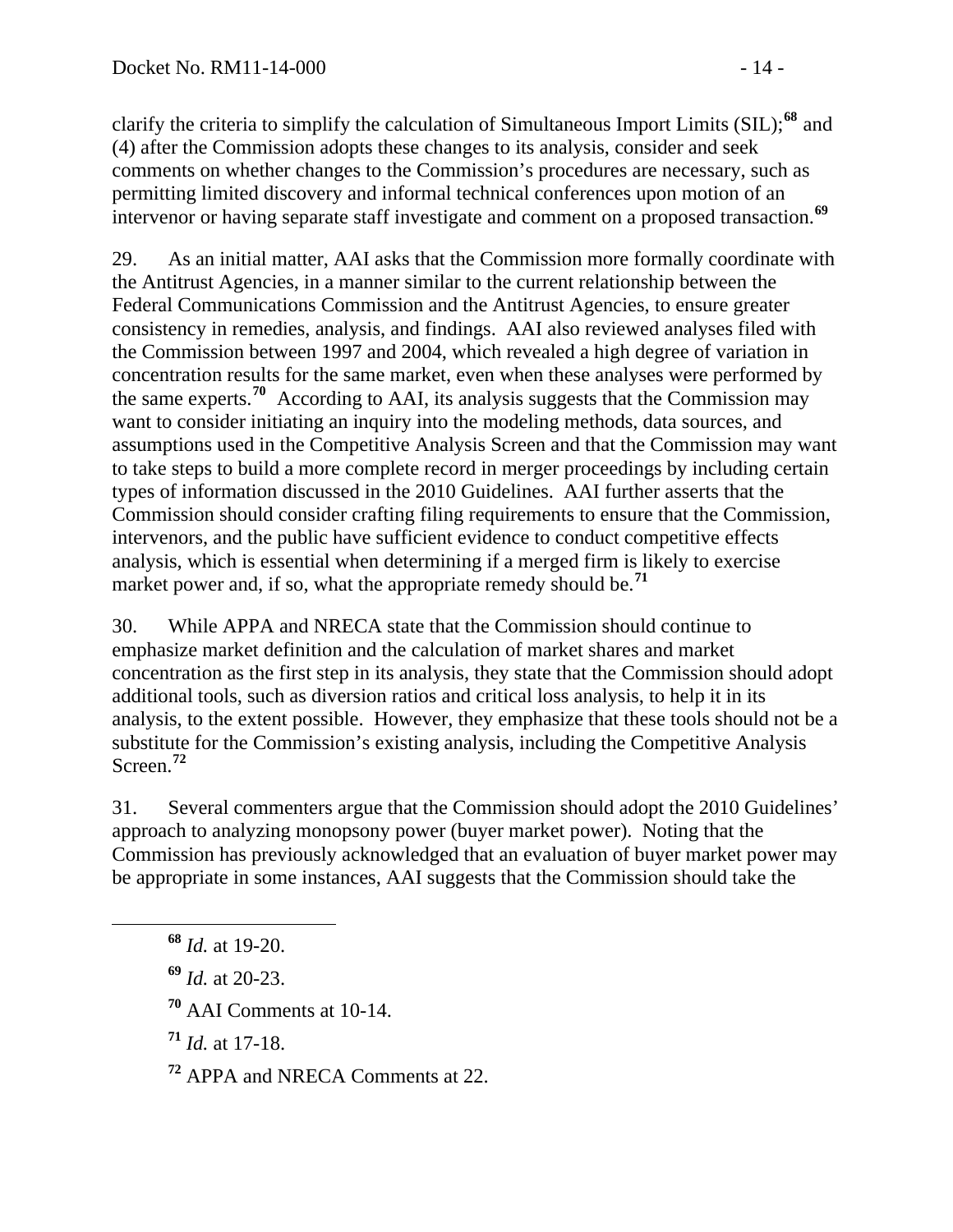following approaches when evaluating such issues: (1) the Commission should avoid relying on market power mitigation measures in organized markets to address buyer market power issues raised in merger cases; (2) the Commission's standard, as in the 2010 Guidelines, should be whether the merged firm will be able to impose worse terms on its trading partners; and (3) the Commission should distinguish between mergers that are likely to create or enhance monopsony power and those mergers where the presence of seller market power in an upstream market may serve as an opposing force to buyer market power in a downstream market, which may be procompetitive in some circumstances.**<sup>73</sup>** Similarly, FTC Staff argues that the Commission should take into account sections 8 and 12 of the 2010 Guidelines, which relate to powerful buyers and monopsony power. FTC Staff explains that section 8 relates to the ability of powerful buyers to forestall the adverse competitive effects flowing from a merger and that, under this section, the Antitrust Agencies examine the choices available to such buyers, how these choices would change due to the merger, and whether the negotiating strength of some buyers impact the competitive effects of a merger on other buyers. FTC Staff further explains that section 12 of the 2010 Guidelines addresses the competitive effects of mergers of competing buyers and focuses on alternatives available to suppliers when a merger reduces the number of buyers.**<sup>74</sup>**

32. AAI, FTC Staff, APPA, and NRECA urge the Commission to analyze partial acquisitions in a manner consistent with the 2010 Guidelines. In particular, AAI contends that, in light of the 2010 Guidelines' discussion of partial acquisitions, the Commission should revise its analysis to ensure that the Commission fully considers the potential adverse effects of partial ownership by avoiding bright-line tests, evaluating any evidence that would help establish a competitive concern surrounding the transaction, and, if evidence points to a potential competitive concern, determining the degree to which the private investor at issue will have control, participation, or other influence over decisions that affect competitive strategy.**[75](#page-14-0)** Similarly, FTC Staff notes that the 2010 Guidelines indicate that the Antitrust Agencies will consider all ways in which a partial acquisition may affect competition and focus in particular on the acquiring party's influence over the competitive conduct of the firm, reductions in the incentives of the acquiring and target firms to compete with each other, and access by the acquiring firm to non-public information.**[76](#page-14-1)** Likewise, APPA and NRECA argue that the Commission should revise Part 33 of its regulations to require section 203 applications involving partial acquisitions to address the three potential adverse competitive effects identified in

- **<sup>73</sup>** AAI Comments at 22-23.
- **<sup>74</sup>** FTC Staff Comments at 8.
- <span id="page-14-0"></span>**<sup>75</sup>** AAI Comments at 20-21.
- <span id="page-14-1"></span>**<sup>76</sup>** FTC Staff Comments at 9.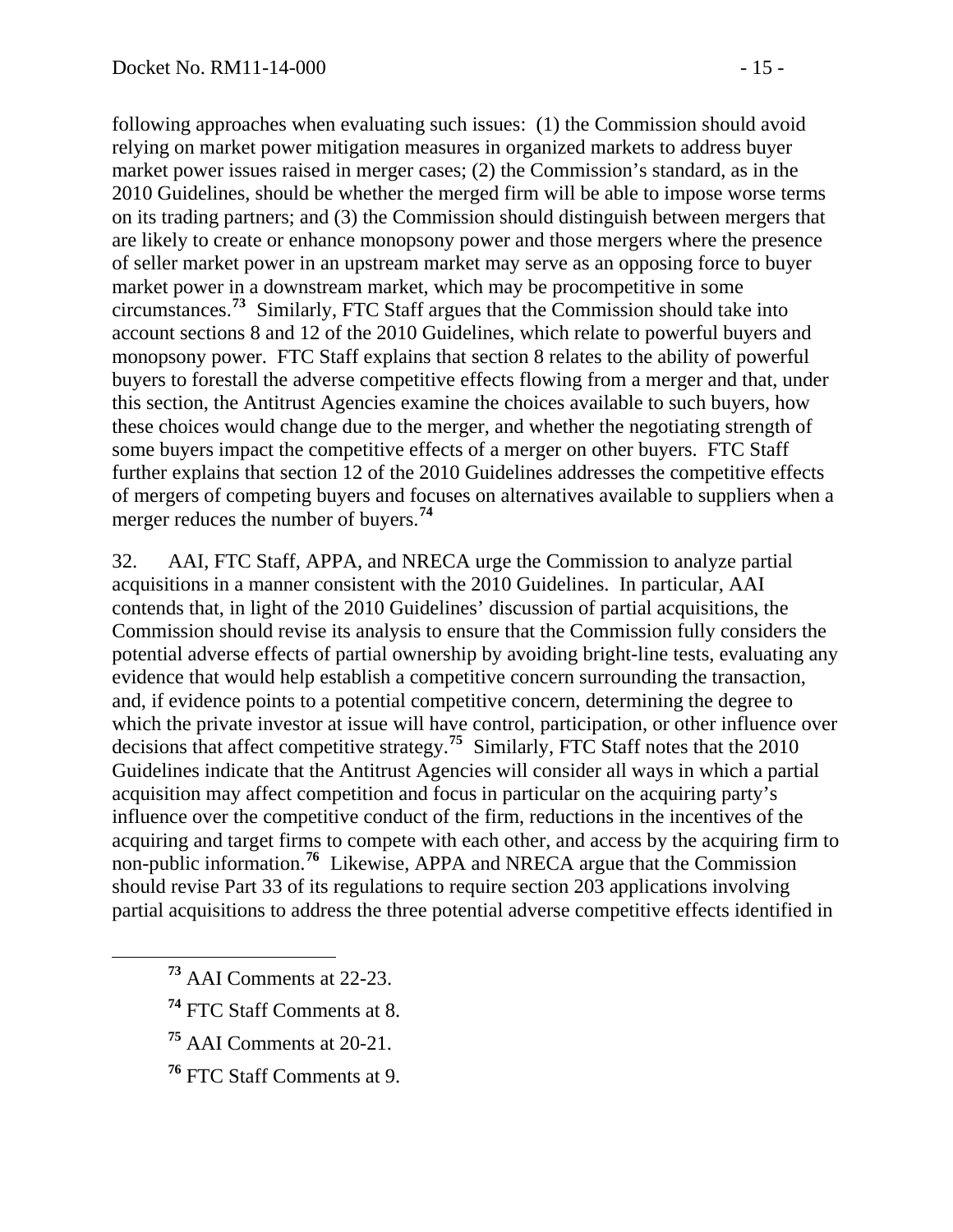section 13 of the 2010 Guidelines and should require applicants to demonstrate that the acquisitions do not present these anti-competitive concerns or to propose mitigation measures.**<sup>77</sup>**

33. FTC Staff also argues that the Commission should consider embracing aspects of the 2010 Guidelines addressing the competitive effects of entry and efficiencies. FTC Staff explains that the 2010 Guidelines recognize that easy, rapid, and substantial entry into the relevant market could discipline market power and that efficiencies generated by a merger could enhance competition by spurring innovation, reducing costs, or improving quality. FTC Staff notes, however, that it expects that, given the characteristics of the energy industry, reliance on entry to address adverse competitive effects will be rare and that efficiencies of a merger should only carry weight to the extent that they would not be achieved absent the merger.**[78](#page-15-0)**

## **3. Commission Determination**

34. After carefully considering the comments that were submitted, the Commission has decided to retain its existing approach for analyzing horizontal market power under section 203 of the FPA. More specifically, and as further discussed below, the Commission will retain the five-step framework for assessing the competitive effects of a proposed transaction, with the first step consisting of the Competitive Analysis Screen, because we find that the approach remains useful in determining whether a merger will have an adverse impact on competition.

35. As the Commission has previously stated, the Competitive Analysis Screen is intended to provide a standard, generally conservative check to allow the Commission, applicants, and intervenors to quickly identify mergers that are unlikely to present competitive problems.<sup>[79](#page-15-1)</sup> Based on the comments that we have received, we believe that the Competitive Analysis Screen remains an important tool for evaluating mergers on the basis of their effect on market structure and performance while also providing analytic and procedural certainty to industry at a relatively low cost.

36. While several commenters argue that the Commission is overly rigid in its application of the Competitive Analysis Screen, we believe that the current approach is flexible enough to incorporate theories set forth in the 2010 Guidelines, while still retaining the certainty that the current approach provides. The Commission has

**<sup>77</sup>** APPA and NRECA Comments at 25.

**<sup>78</sup>** FTC Staff Comments at 8.

<span id="page-15-1"></span><span id="page-15-0"></span>**<sup>79</sup>** *Revised Filing Requirements Under Part 33 of the Commission's Regulations*, Order No. 642, FERC Stats. & Regs. ¶ 31,111, at 31,879 (2000) (Filing Requirements Rule), *order on reh'g*, Order No. 642-A, 94 FERC ¶ 61,289 (2001).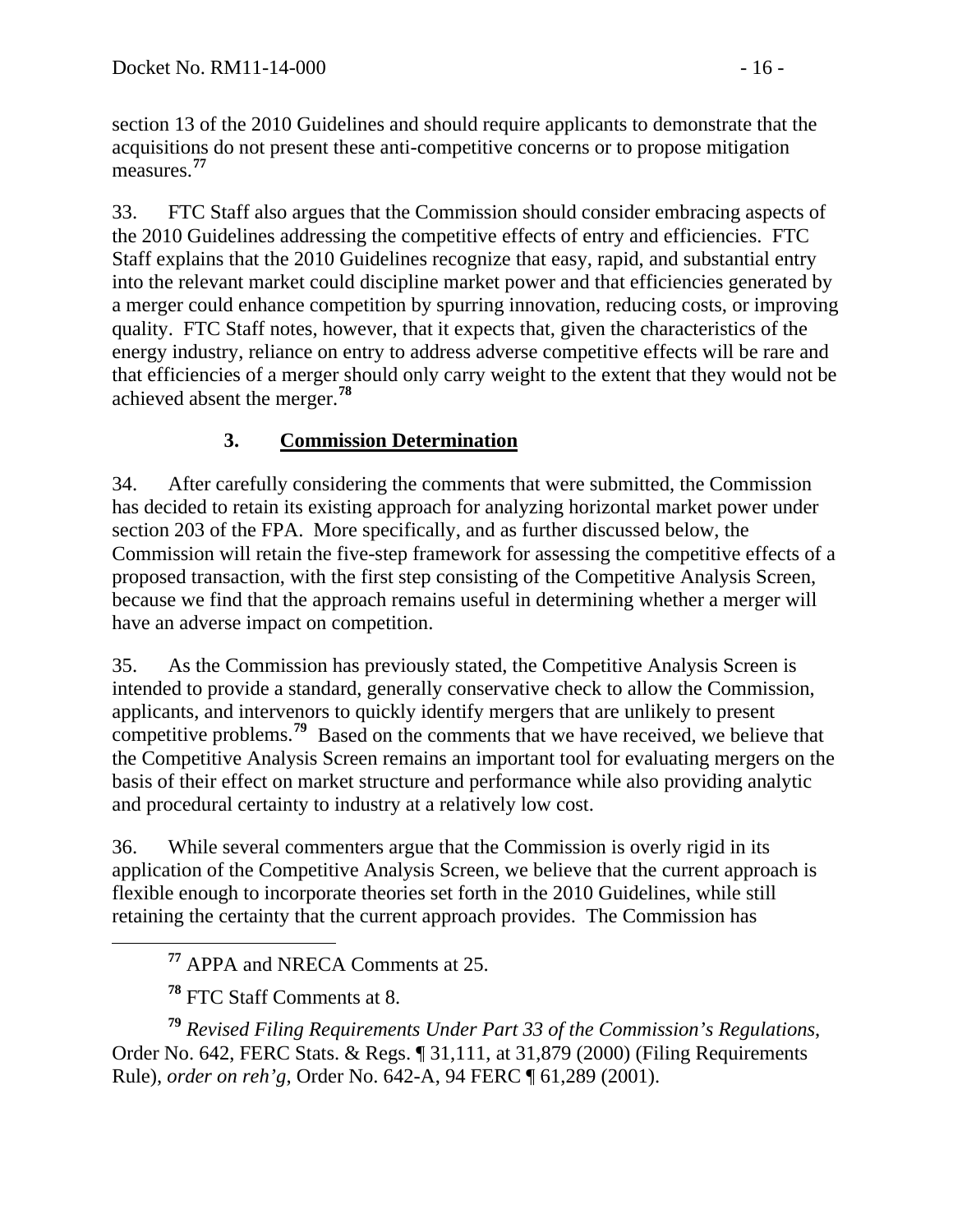previously made clear that it will consider other evidence of anticompetitive effects beyond HHI. As noted above, in the Merger Policy Statement the Commission stated that questions about whether the screen has accurately captured market power arising from a merger may be raised through interventions and by Commission staff.**<sup>80</sup>** The Commission reaffirmed this policy in the Filing Requirements Rule**<sup>81</sup>** and the Supplemental Policy Statement. In the Filing Requirements Rule, the Commission clarified that applicants with screen failures could address market conditions beyond the change in HHI "such as demand and supply elasticity, ease of entry and market rules, as well as technical conditions, such as the types of generation involved,<sup>82</sup> and identified four factors it would consider if a merger applicant fails the Competitive Analysis Screen.**<sup>83</sup>** In the Supplemental Policy Statement, the Commission stated that it will consider a case-specific theory of competitive harm, which includes, but is not limited to, an analysis of the merged firm's ability and incentive to withhold output in order to drive up prices. The Commission added that it would consider theories of competitive harm raised by intervenors, even if an applicant passes the Competitive Analysis Screen.**<sup>84</sup>**

37. Not only has the Commission stated that it will look beyond the HHI screens, the Commission has done so in practice. For example, in *FirstEnergy Corp*, the Commission found that a proposed merger would not have an adverse effect on horizontal competition despite three screen failures because these failures occurred in off-peak periods during which the applicants had a relatively low market share.<sup>[85](#page-16-0)</sup> In addition, in response to commenters that argued that the applicants' proposal would provide the applicants with the ability and incentive to raise prices, the Commission considered the fact that any withholding strategy could be detected by the relevant market monitor and that the Commission had previously found that companies would not be able to profitably withhold output where the generating units at issue are baseload units.<sup>[86](#page-16-1)</sup> In *National* 

**<sup>82</sup>** *Id*.

**<sup>83</sup>***Id.* at 31,898. The four factors listed by the Commission are: (1) the potential adverse competitive effects of the merger; (2) whether entry by competitors can deter anticompetitive behavior or counteract adverse competitive effects; (3) the effects of efficiencies that could not be realized absent the merger; and (4) whether one or both of the merging firms is failing and, absent the merger, the failing firm's assets would exit the market.

**<sup>84</sup>** Supplemental Policy Statement, FERC Stats. & Regs. ¶ 31,253 at P 60, 65.

<span id="page-16-0"></span>**<sup>85</sup>** *FirstEnergy Corp*, 133 FERC ¶ 61,222, at P 49 (2010).

<span id="page-16-1"></span>**<sup>86</sup>** *Id.* P 50.

**<sup>80</sup>** Merger Policy Statement, FERC Stats. & Regs. ¶ 31,044 at 30,119.

**<sup>81</sup>** Filing Requirements Rule, FERC Stats. & Regs. ¶ 31,111 at 31,897.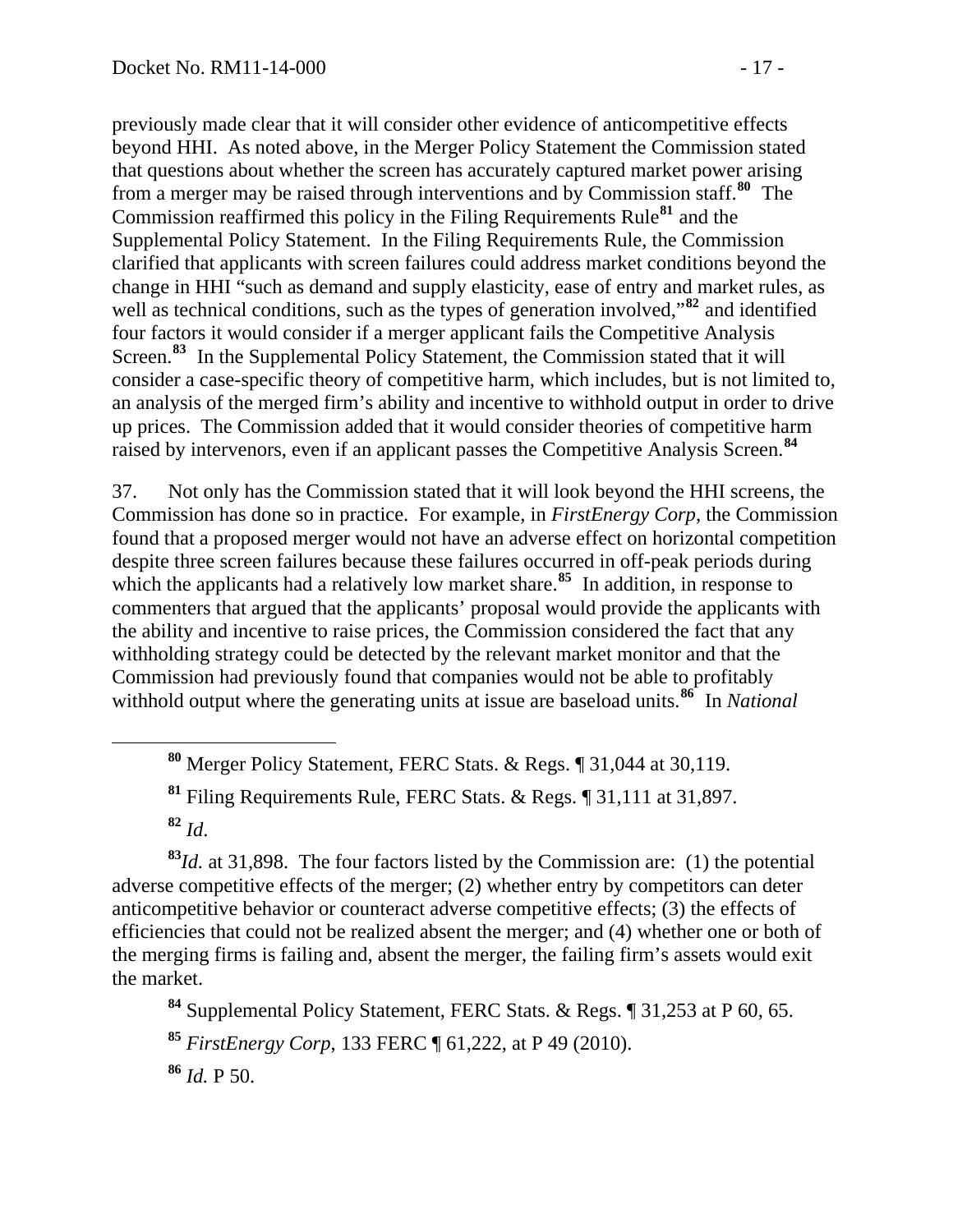*Grid*, the Commission found that a proposed transaction would not have an adverse impact on competition, despite the presence of screen failures, because the applicants lacked the ability to withhold output due to provider of last resort obligations and to the applicants' obligations under long-term power sale agreements in the relevant geographic markets.**<sup>87</sup>**

38. Given this flexibility and the benefits of the Competitive Analysis Screen, we decline to adopt the 2010 Guidelines as the framework for the Commission's analysis of horizontal market power. We reiterate, however, that the Commission may consider arguments that a proposed transaction raises competitive concerns that have not been captured by the Competitive Analysis Screen. Likewise, while applicants must continue to provide a Competitive Analysis Screen, we will also consider any alternative methods or factors, if adequately supported. Further, we note that the Commission has various procedural methods to obtain additional information where appropriate.**[88](#page-17-0)**

39. In addition, the Commission declines to adopt the HHI thresholds contained in the 2010 Guidelines. As the Commission has previously stated, the Competitive Analysis Screen is intended to be "conservative enough so that parties and the Commission can be confident that an application that clears the screen would have no adverse effect on competition."**[89](#page-17-1)** In light of the purpose of the Competitive Analysis Screen, we agree with commenters who state that more stringent thresholds are appropriate, especially given the distinctive characteristics of electricity markets. We also agree with commenters that it is an inappropriate application of the 2010 Guidelines to selectively incorporate the HHI thresholds from the 2010 Guidelines without other aspects and that doing so could undermine the Commission's ability to accurately assess the competitive effects of a merger. While a number of commenters claim that the Commission should adopt the 2010 Guidelines' HHI thresholds because the thresholds reflect the experience of the Antitrust Agencies, we note that the Antitrust Agencies administer antitrust law across multiple industries. In contrast, the Commission has extensive experience with electrical markets and shapes its analysis to reflect the realities of those markets. Based on that experience, we will retain the current HHI thresholds.

40. With respect to the PPL Companies' request that we clarify the calculation of SILs, we note that the Commission recently issued an order providing further direction and clarification on the performance and reporting of such studies in connection with

**<sup>87</sup>** *National Grid, plc*, 117 FERC ¶ 61,080, at P 26-28 (2006).

<span id="page-17-1"></span><span id="page-17-0"></span>**<sup>88</sup>** *See*, *e.g.*, 18 C.F.R. § 33.10 (2011) (stating that the "Director of the Office of Energy Market Regulation . . . may, by letter, require the applicant to submit additional information as is needed for analysis of an application filed under this part").

**<sup>89</sup>** Merger Policy Statement, FERC Stats. & Regs. ¶ 31,044 at 30,119.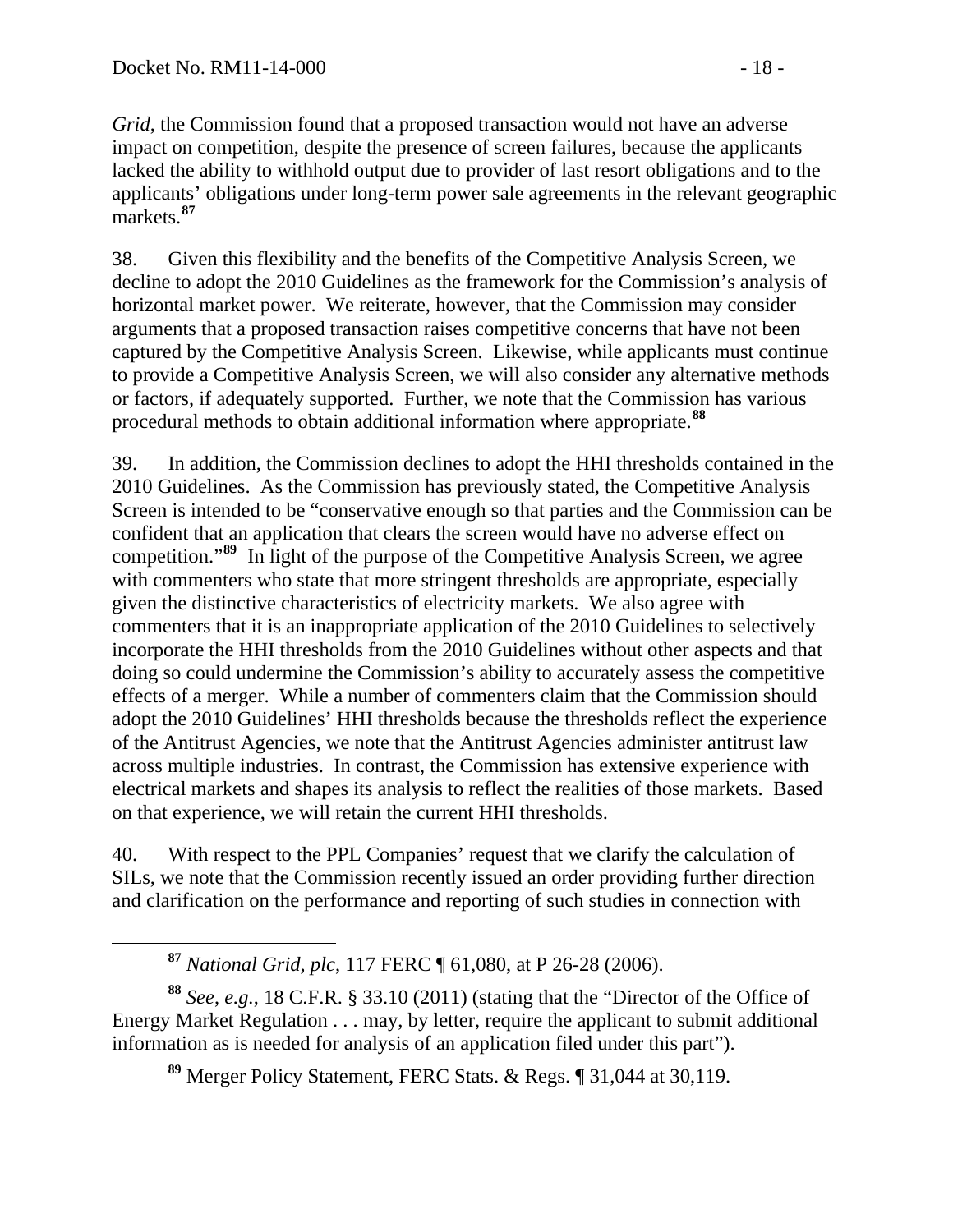market-based rate filings.**<sup>90</sup>** The Commission believes that the direction provided in that order can also assist with the preparation of SIL studies for section 203 purposes and ensure that applicants have the guidance necessary to prepare SIL studies consistent with the Commission's requirements. At present, we see no need to modify the requirements with respect to the preparation of SIL studies. Our experience is that studies that are performed consistently with the Commission's current requirements provide reasonably accurate and conservative estimates of the supply of electricity that can be simultaneously imported into a given geographic market.

41. With regard to the 2010 Guidelines' analysis of partial acquisitions and minority ownership we note that the Commission's existing approach to control is not contrary to the approach set out in the 2010 Guidelines. For instance, the Commission has found that a minority interest can confer control over the acquired company and has conditioned its approval of such transactions on restrictions limiting the ability to exercise control.**[91](#page-18-0)** The Commission has also imposed certain restrictions on information sharing as a condition of its approval under section 203 in order to remedy competitive concerns arising from a partial acquisition.**[92](#page-18-1)** We also note that issues relating to partial acquisitions are among the issues before the Commission in Docket No. RM09-16-000.**<sup>93</sup>**

42. Turning to the suggestion that the Commission should incorporate the 2010 Guidelines' discussion of monopsony power, we note that in the Merger Policy Statement the Commission stated that "an analysis of monopsony power should be developed if appropriate" and that "[l]ong-term purchases and sales data for interconnected entities . . . could be used to assess buyer concentration in the same way that seller concentration is calculated."**[94](#page-18-2)** The Commission left open the possibility that buyer market power created by a merger may need to be evaluated to find that a transaction is consistent with the

**<sup>90</sup>** *See Puget Sound Energy, Inc.*, 135 FERC ¶ 61,254 (2011).

<span id="page-18-0"></span>**<sup>91</sup>** *See Entegra Power Group, LLC,* 125 FERC ¶ 61,143, at P 40 (2008) (imposing conditions to prevent possible control of multiple public utilities in the same relevant geographic market through the acquisition of minority ownership interests that would create market power).

<span id="page-18-1"></span>**<sup>92</sup>** *See Mach Gen, LLC*, 127 FERC ¶ 61,127, at P 37 (2009) (conditioning approval of a partial acquisition on the commitment to not share information regarding (a) planned maintenance windows, (b) outages, (c) marketing strategies, (d) contracts, (e) volumes, (f) prices, or (g) other operational data).

**<sup>93</sup>** Control and Affiliation NOPR, FERC Stats. & Regs. ¶ 32,650.

<span id="page-18-2"></span>**<sup>94</sup>** Merger Policy Statement, FERC Stats. & Regs. ¶ 31,044 at P 80.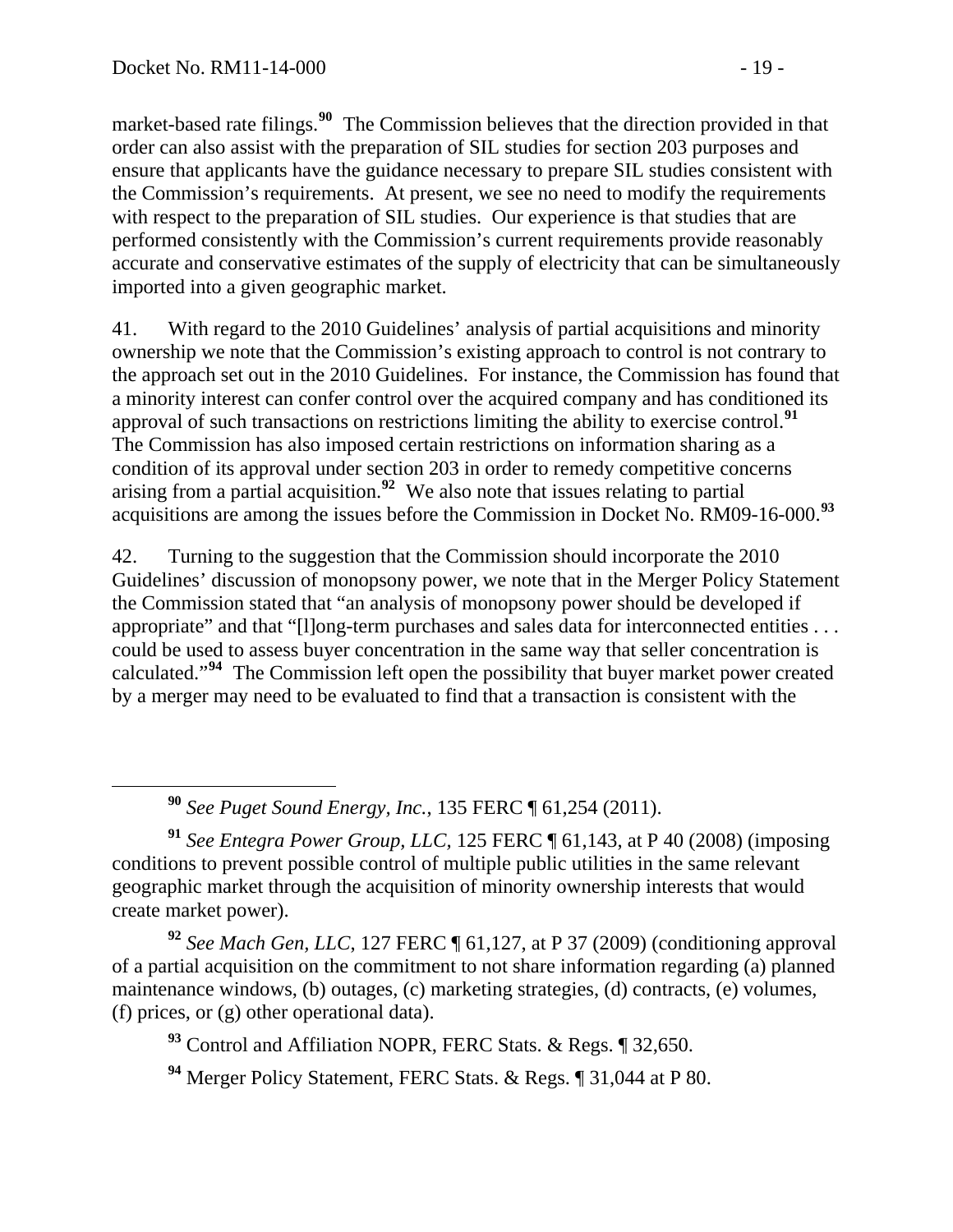public interest. As we have done in the past,**<sup>95</sup>** we will continue to consider the issue of buyer market power on a case-by-case basis.

43. We note that, while Dr. Morris asks the Commission to clarify that it will consider alternative relevant markets that are created by regional and local constraints, the Commission has previously done so when provided with evidence in support of the existence of such a market. The Commission will remain flexible in its approach and will reevaluate whether a previously recognized submarket continues to exist if the evidence shows that the persistent transmission constraints that led to the recognition of that submarket are no longer present. We clarify that we will not require applicants to submit a DPT for an identified submarket if the applicants do not have overlapping generation within the submarket and lack firm transmission rights to import capacity into that market.

44. With respect to commenters' suggestions that the Commission use actual operational data in defining markets or that the Commission should consider opportunity costs in market definition, we are not persuaded to require section 203 applicants to provide that information on a generic basis. While we recognize that the Commission's current methodology may not precisely capture market conditions in all circumstances, we continue to believe that the DPT provides an appropriate method for determining suppliers in a market and is a well-established test for the electric industry. Further, we are concerned that information about actual market information may not be equally available to all applicants and, therefore, will not require all applicants to craft their analyses using such data. Nevertheless, the Commission will consider adequately supported alternative analyses based on such data.

45. Regarding AAI's request that the Commission formally coordinate with the Antitrust Agencies, we note that Commission staff has had discussions with staff from the Antitrust Agencies regarding several mergers.**[96](#page-19-0)** We acknowledge that coordination is valuable and will continue to coordinate with staff from the Antitrust Agencies in the future, as appropriate, on a case-by-case basis. Accordingly, we find no need to initiate a more formal coordination procedure with the Antitrust Agencies. Further, we will decline to initiate further formal general inquiry into the procedure for merger review, the modeling methods used and data sources relied upon in those models, or the hypothetical results that may arise if the Commission had relied on alternative methodology. However, the Commission may perform any of the above inquiries on a case-by-case basis.

<span id="page-19-0"></span>**<sup>96</sup>** *See Duke Energy Corp.,* Notice of Proposed Communication with Department of Justice, 135 FERC ¶ 61,213, (2011); *Exelon Corporation*, Notice of Proposed Communication with Department of Justice, 136 FERC ¶ 61,161 (2011).

**<sup>95</sup>** *See NSTAR,* 136 FERC ¶ 61,016, at P 51-52 (2011).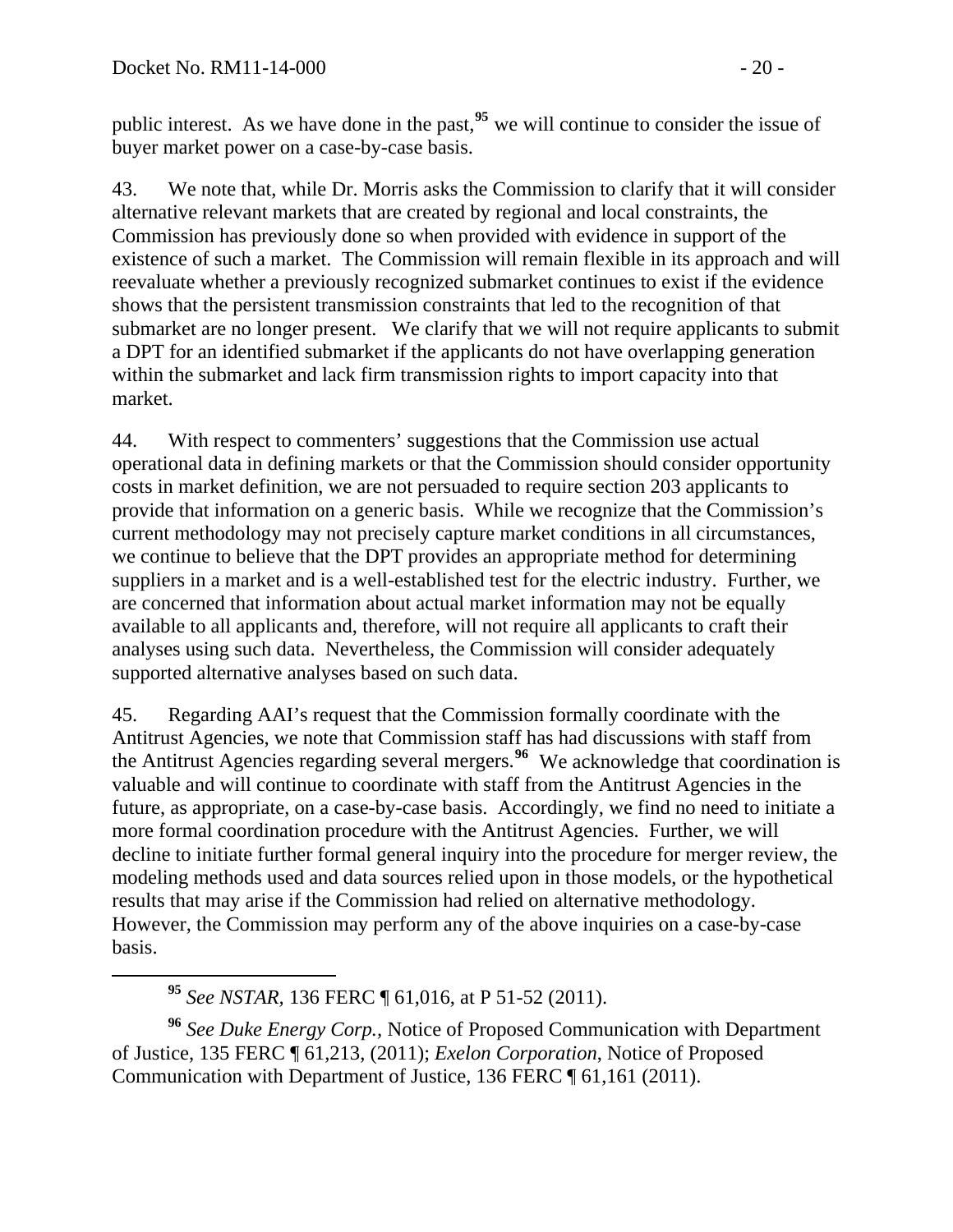46. Additionally, we will decline to adopt the PPL Companies' suggestion to modify our analysis to focus exclusively on available economic capacity. We believe that both the economic capacity and available economic capacity measures remain useful. While we have acknowledged that one measure may be more relevant in certain circumstances, we continue to believe that requiring applicants to provide analyses using both economic capacity and available economic capacity will ensure that the Commission has a more complete record on which to make its determination of whether the proposed transaction will have an adverse effect on competition.<sup>[97](#page-20-0)</sup>

## **B. Electric Market-Based Rate Program**

# **1. Comments in Support of Retaining the Current Analysis**

47. TAPS, TDU Systems, APPA, and NRECA support retaining the Commission's current analysis because the Commission's analysis of HHI is already consistent with the 2010 Guidelines and the Commission does not yet have sufficient experience with the existing standards to warrant changing its analysis.**[98](#page-20-1)** APPA and NRECA add that the Commission's analysis of horizontal market power in its electric market-based rate program is not directly tied to the Antitrust Agencies' merger guidelines and there is no evidence that the thresholds used by the Commission are too high and are denying market-based rate authority to public utilities that should have it.**[99](#page-20-2)** Similarly, TAPS and TDU Systems state that there is no reason to change the Commission's threshold for the market share screen and that the 2010 Guidelines actually discard the presumption that merging firms are significant direct competitors if their combined market share is at least 35 percent in recognition of the fact that a merger can present market power concerns even if the market share of the combined companies is less than 35 percent.**[100](#page-20-3)**

48. Additionally, Monitoring Analytics, ELCON, and NASUCA state that the thresholds for the market share, pivotal supplier, and market concentration analyses remain appropriate because the electricity markets are still characterized by significant barriers to entry, limited substitutes, lack of storage, and inelastic demand.**[101](#page-20-4)** Modesto believes that the continued application of the Commission's current market-based rate

**<sup>97</sup>** *Kansas City Power and Light Co.,* 113 FERC ¶ 61,074 at P 30-32, 35 (2005).

<span id="page-20-2"></span><span id="page-20-1"></span><span id="page-20-0"></span>**<sup>98</sup>** TAPS and TDU Systems Comments at 12-14; APPA and NRECA Comments at 26-28.

**<sup>99</sup>** APPA and NRECA Comments at 28.

**<sup>100</sup>** TAPS and TDU Systems Comments at 12-13.

**<sup>101</sup>** Monitoring Analytics Comments at 8-9; ELCON and NASUCA Comments at

<span id="page-20-4"></span><span id="page-20-3"></span>5-6.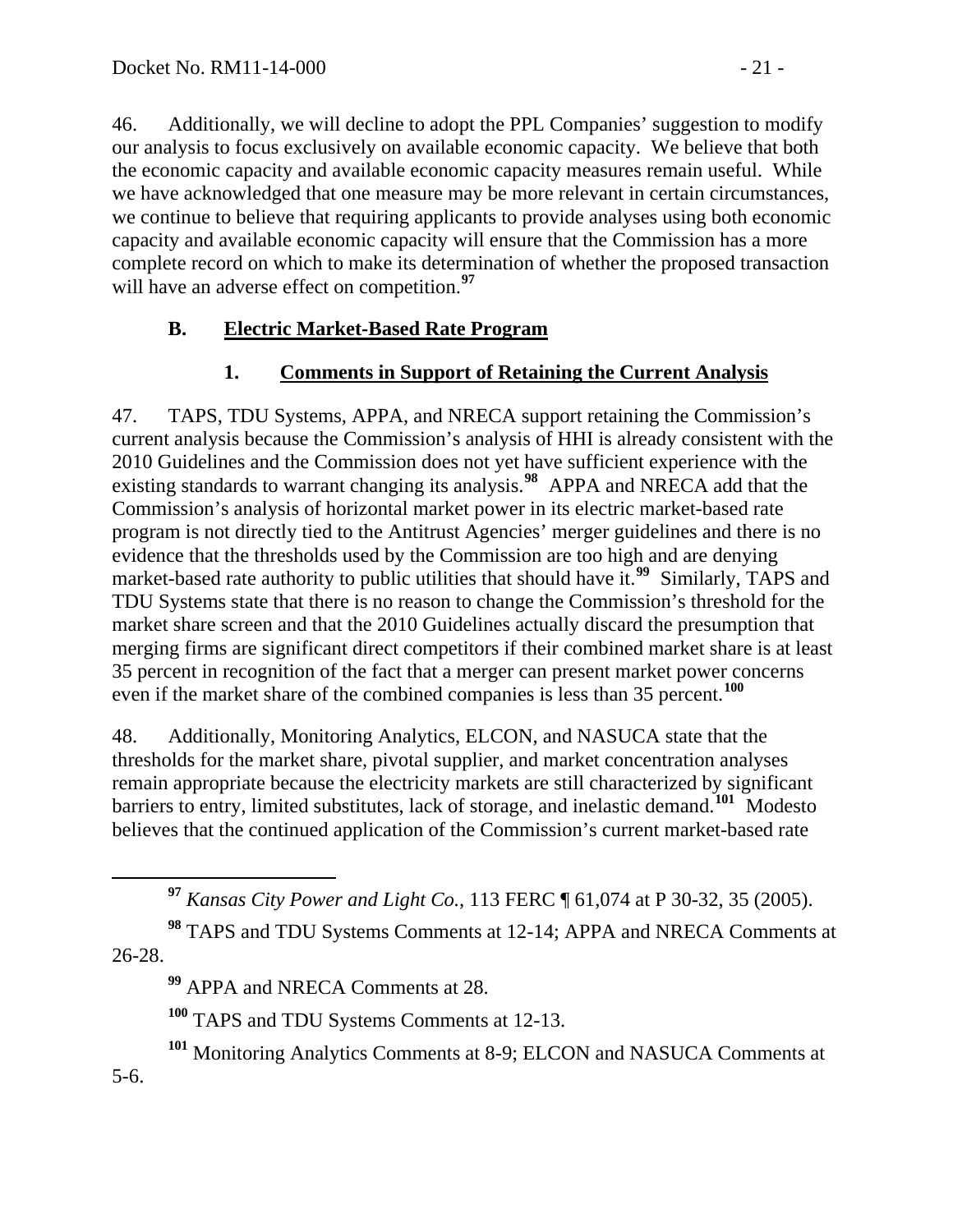analysis will better protect consumers than embracing the 2010 Guidelines.**<sup>102</sup>** Finally, EPSA states that the Commission should refrain from adopting the 2010 Guidelines' analysis of partial acquisitions and minority ownership.

# **2. Comments in Support of Modifying the Current Analysis**

49. AAI maintains that the Commission should consider bringing its market-based rate analysis in line with the 2010 Guidelines for the same reasons that it argues the Commission should conform its analysis under section 203 to the 2010 Guidelines. AAI argues that there are a number of problems with the indicative screens that challenge the goal of consistent and transparent competition policy. Specifically, AAI states that both the pivotal supplier and market share screens address unilateral effects scenarios, which ignore the complex dynamics among firms in oligopoly markets that determine price and output levels, and are bright-line tests that determine whether an applicant is presumed to have market power as opposed to whether the firm has the ability and incentive to exercise it.**[103](#page-21-0)**

50. FTC Staff states that the same types of information that are discussed in the 2010 Guidelines are useful in the determination of whether a supplier already has market power, although the inquiry may be somewhat different than in the merger context. FTC Staff states that market definition in a non-merger matter seeks to identify customer alternatives at the competitive price. According to FTC Staff, a failure to ensure that customer alternatives are analyzed at the competitive price can result in a serious error, such as defining the market too broadly if customers are searching more widely for alternatives in response to an already supracompetitive price. FTC Staff claims that the proper application of the 2010 Guidelines in the context of market-based rate reviews will help avoid such errors.<sup>[104](#page-21-1)</sup>

51. Dr. Morris contends that the wholesale market share screen is flawed, as approximately 75 percent of traditionally vertically-integrated utilities outside of an RTO fail the screen in their own balancing authority area regardless of the competitive conditions in that area. Accordingly, he recommends replacing the wholesale market share screen for utilities outside of RTOs or, in the alternative, allowing applicants that fail the wholesale market share screen to conduct a screen comparing the wholesale load to be served during the next three years in a market to the number of available suppliers in the area. He states that the Commission would need to specify the number of suppliers that are necessary to obtain workably competitive prices and would grant market-based

**<sup>102</sup>** Modesto Comments at 4-5.

<span id="page-21-0"></span>**<sup>103</sup>** AAI Comments at 25-26.

<span id="page-21-1"></span>**<sup>104</sup>** FTC Staff Comments at 10.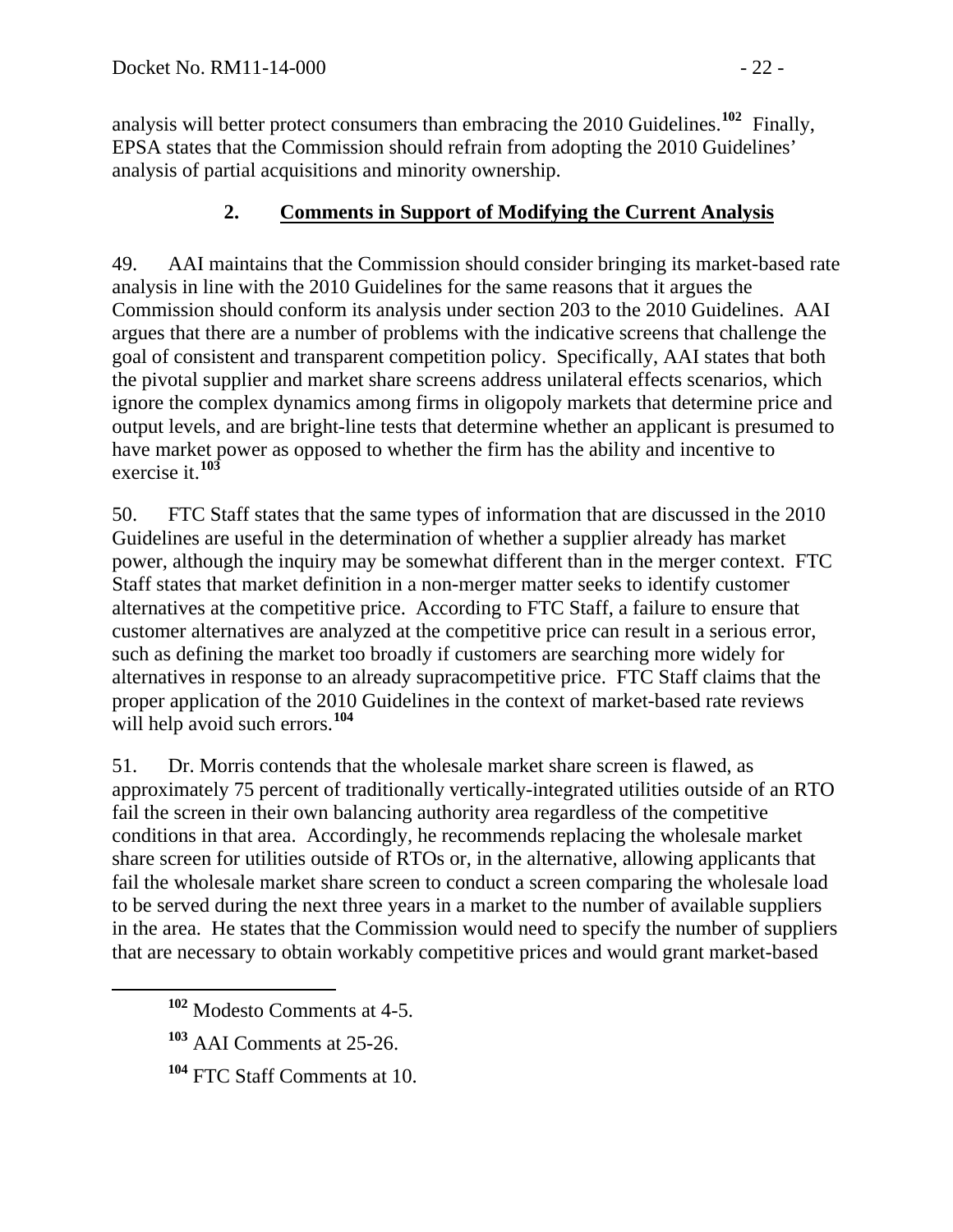rate authority if there are a sufficient number of suppliers. He notes that his own research has indicated that three suppliers are sufficient to drive competitive rates down to the level achieved by cost-based regulation.**<sup>105</sup>**

52. EPSA argues that the Antitrust Agencies' decision to increase the HHI thresholds contained in the 2010 Guidelines warrants a corresponding increase in the threshold used for the wholesale market share indicative screen from 20 percent to 30 percent, or, at the very least, to 25 percent. EPSA claims that the Antitrust Agencies' decision to increase the HHI threshold from 1,800 to 2,500 has eliminated the basis for the Commission's objections to the use of a market share threshold higher than 20 percent. EPSA states that any further proposed changes to the Commission's market-based rate analysis should be explored in depth in a separate proceeding or supplemental NOI.**[106](#page-22-0)**

53. The PPL Companies state that the Commission should not modify the indicative screens, but state that there are some aspects of the reforms adopted in the 2010 Guidelines that would merit consideration where there has been an initial screen failure, such as a fact-specific analysis of relevant markets, a focus on available economic capacity, and any reforms the Commission adopts for the determination of SILs in the section 203 context.**[107](#page-22-1)**

## **3. Other Issues**

54. Mr. Reutter argues that, if the Commission modifies its market-based rate analysis to reflect the HHI thresholds contained in the 2010 Guidelines, the Commission should adopt the same criteria for gas storage facilities that request market-based rate authority.**[108](#page-22-2)**

## **4. Commission Determination**

55. The Commission will not modify the current market power analysis utilized for electric market-based rate applications to reflect the 2010 Guidelines.**[109](#page-22-3)** The

**<sup>105</sup>** Morris Comments at 28-30.

**<sup>106</sup>** EPSA Comments at 13-16.

**<sup>107</sup>** PPL Companies Comments at 24-26.

**<sup>108</sup>** Reutter Comments at 1-2.

<span id="page-22-3"></span><span id="page-22-2"></span><span id="page-22-1"></span><span id="page-22-0"></span>**<sup>109</sup>** Since the Commission is not modifying its market-based rate analysis to reflect the HHI thresholds contained in the 2010 Guidelines, Mr. Reuter's request that if we did make such a change we adopt the same criteria for gas storage facilities that request market-based rate authority is moot.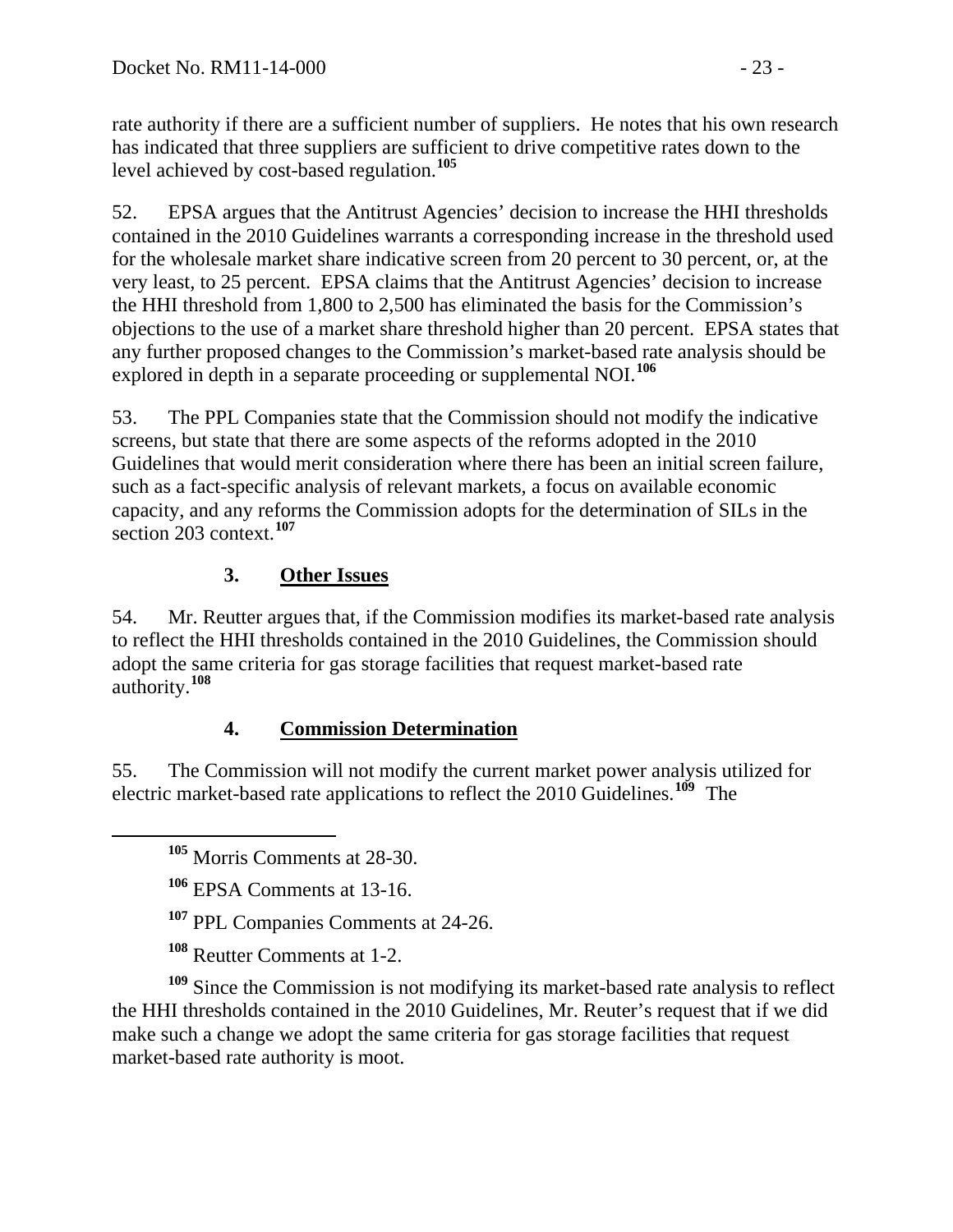Commission's market-based rate analysis is not explicitly tied to the Antitrust Agencies' merger guidelines and commenters fail to identify any feature within those guidelines that warrant a change to the program. We note that the HHI threshold used by the Commission in the market-based rate analysis (2,500) is already consistent with the thresholds recently adopted in the Antitrust Agencies' 2010 Guidelines (also 2,500).

56. With respect to the use of the indicative screens, we will retain the current thresholds. While EPSA argues that the Antitrust Agencies' decision to raise the threshold for a highly concentrated market undercuts the Commission's reasoning in retaining the existing threshold for the market share screen, we disagree. In Order No. 697, the Commission found that a conservative approach at the indicative screen stage of the Commission's analysis is appropriate because a seller is presumed not to possess horizontal market power if the seller passes both of the screens.**[110](#page-23-0)** The Commission has found that a 20 percent threshold is appropriate because a firm with a 20 percent market share is not likely to be a "fringe" firm that is not a significant factor in the market,**[111](#page-23-1)** and in markets characterized by relatively low elasticity of demand, such as markets for electricity, market power is more likely to be present at lower market shares than in markets with high demand elasticity.<sup> $112$ </sup> As the Commission has noted in the past, the 20 percent threshold strikes the appropriate balance between having a conservative but realistic screen and imposing undue regulatory burdens.**[113](#page-23-3)** Thus, while the Commission mentioned the 1992 Guidelines in its discussion in Order No. 697, the Antitrust Agencies' decision to modify its thresholds does not warrant a concomitant change to the market share screen in the Commission's electric market-based rate program, as the Commission's reasoning was tied to the nature of the Commission's review of marketbased rate filings and the physical and economic characteristics of markets for electricity. Also, while EPSA points to a recent Commission order**[114](#page-23-4)** as support for the idea that the 20 percent threshold is too low and results in "false positives," EPSA fails to point to anything in that order that shows that the indicative screens resulted in a "false positive" and that the applicants' filing did not warrant further scrutiny and the consideration of additional evidence.

<span id="page-23-0"></span>57. The Commission disagrees with AAI's assertion that the indicative screens are flawed because they focus only on unilateral effects. While the pivotal supplier screen focuses on the ability of a seller to exercise market power unilaterally, as the Commission

- **<sup>110</sup>** Order No. 697, FERC Stats. & Regs. ¶ 31,252 at P 89.
- <span id="page-23-1"></span>**<sup>111</sup>** *AEP Power Marketing, Inc.*, 108 FERC ¶ 61,026, at P 96 (2004).
- <span id="page-23-2"></span>**<sup>112</sup>** *Id.*; Order No. 697, FERC Stats. & Regs. ¶ 31,252 at P 89.

<span id="page-23-3"></span>**<sup>113</sup>** Order No. 697, FERC Stats. & Regs. ¶ 31,252 at P 90-91.

<span id="page-23-4"></span>**<sup>114</sup>** *BE Louisiana*, *LLC*, 132 FERC ¶ 61,118 (2010).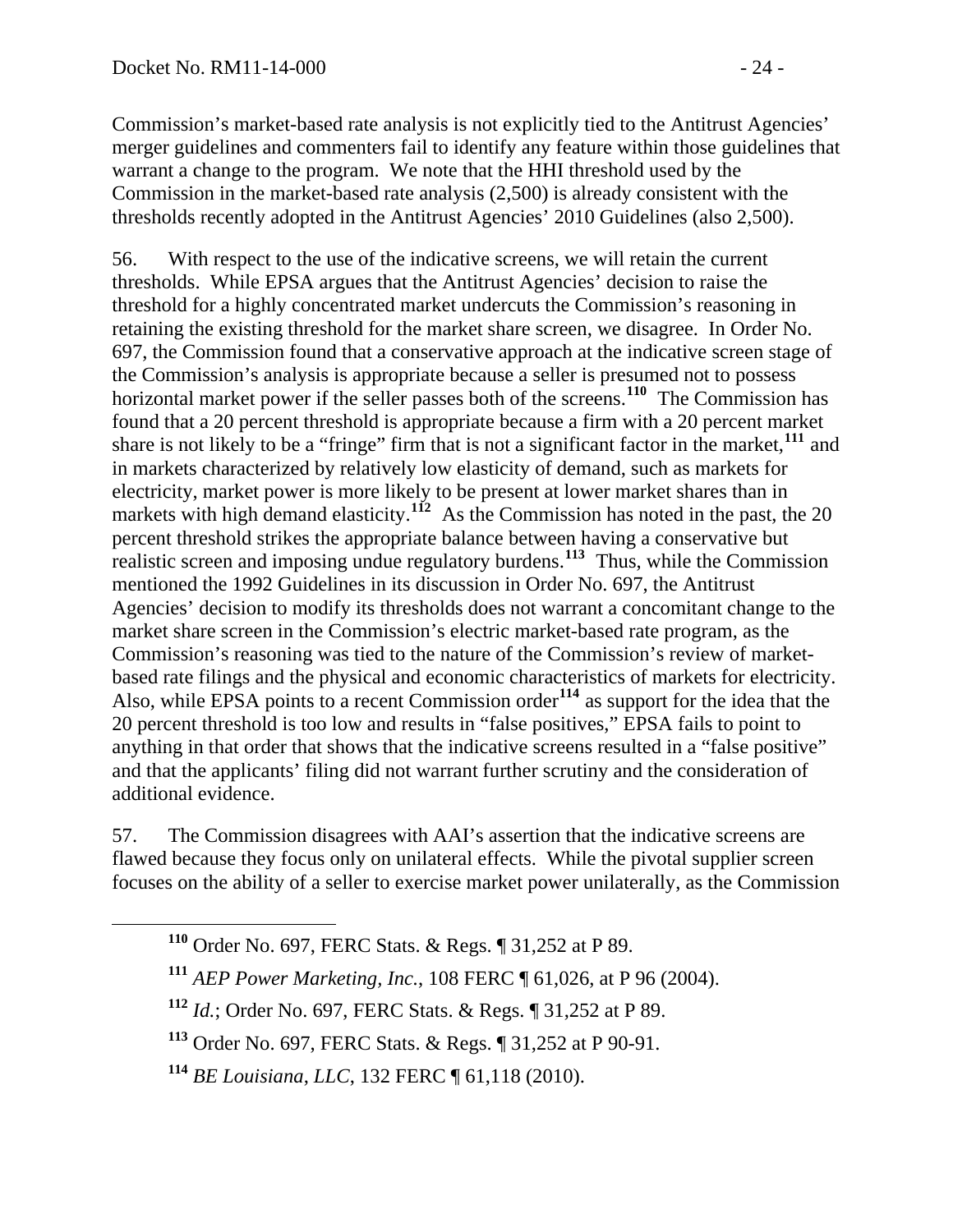observed in Order No. 697, the market share screen focuses on both "unilateral market power and the ability of a seller to effect coordinated interaction with other sellers."**<sup>115</sup>** Additionally, while AAI criticizes the screens on the basis that they do not focus on the ability and incentive to exercise market power, the Commission has previously found and reiterates here that requiring sellers to submit screens that focus on the sellers' potential (i.e., ability) to exercise market power is consistent with the Commission's obligation to set policies that ensure that rates remain just and reasonable.**<sup>116</sup>**

58. Further, with respect to Dr. Morris's argument that the Commission should modify the market share screen because traditional vertically-integrated utilities outside of an RTO typically fail the screen, we note that Dr. Morris does not provide evidentiary support for this claim.Moreover, the Commission addressed and rejected a similar claim in the Order No. 697 proceeding.**[117](#page-24-0)** Additionally, even assuming that Dr. Morris's assertion is accurate, the fact that a particular class of market participant often fails the market share screen does not mean that the screen is flawed. The screen is intended to be a conservative measure to identify those sellers that may raise market power concerns and merit additional scrutiny; it is not intended to ensure that a particular class of market participant routinely passes the Commission's analysis. Moreover, the alternative analysis that Dr. Morris proposes is a contestable load analysis, which the Commission has previously rejected.<sup>[118](#page-24-1)</sup> There is no evidence that market conditions have changed such that the Commission should now accept this analysis.

59. As far as the suggestion that the Commission should consider fact-specific evidence of competitive harm or that the Commission should consider additional evidence when determining the relevant geographic market, we believe that the Commission's current analysis provides adequate flexibility to consider such arguments when raised by an applicant or an intervenor. The Commission has stated that an applicant that fails one of the indicative screens may submit alternative evidence, including a DPT or actual historical sales data, to rebut the presumption of market power. Thus, to the extent that an applicant has additional evidence regarding the competitive situation in a market, it is free to present that to the Commission and the Commission will

<span id="page-24-0"></span>**<sup>117</sup>** Order No. 697, FERC Stats. & Regs. ¶ 31,252 at P 82, 93 (rejecting the argument that a threshold of 20 percent was inappropriate due to the fact it is difficult for investor-owned utilities outside of RTOs/ISOs to fall below the threshold because the Commission already allowed applicants to deduct native load and had decided elsewhere in the order to increase the permissible deduction).

<span id="page-24-1"></span>**<sup>118</sup>** *See, e.g., id.* P 66-67.

**<sup>115</sup>** Order No. 697, FERC Stats. & Regs. ¶ 31,252 at P 65.

**<sup>116</sup>** *Id.* P 70; *see also Westar Energy, Inc.*, 123 FERC ¶ 61,123 at P 22 (2008).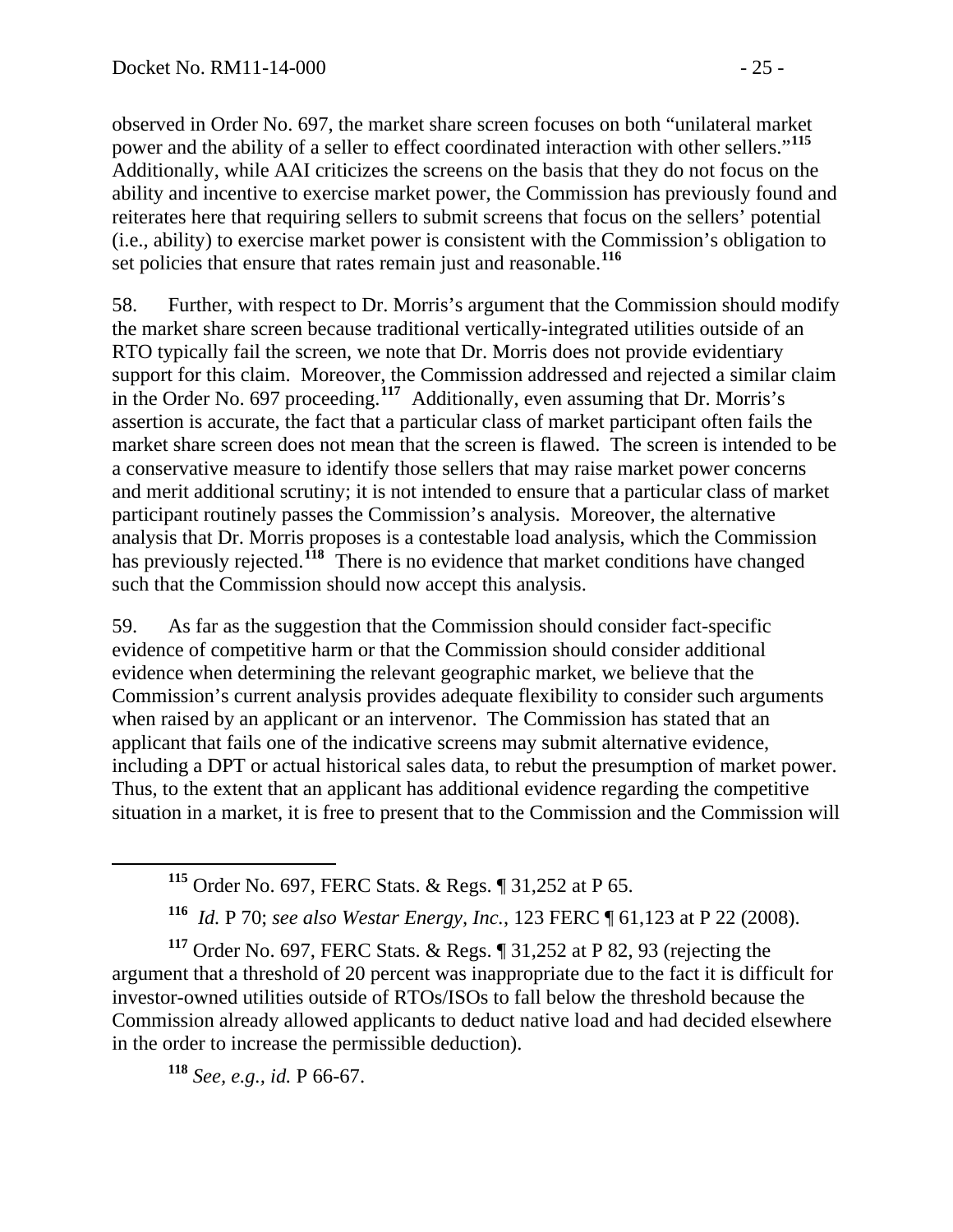consider that evidence on a case-by-case basis.**<sup>119</sup>** The Commission has further stated that intervenors may present alternative evidence, such as historical sales or transmiss ion data, to support or rebut the results of the indicative screens. **<sup>120</sup>** In addition, in Order No. 697, the Commission stated that it would continue to allow sellers and intervenors on a case-by-case basis to show that some other geographic market should be considered as the relevant market in a particular case.

The Commission orders:

The proceeding in Docket No. RM11-14-000 is hereby terminated.

By the Commission.

 $(S E A L)$ 

Nathaniel J. Davis, Sr., Deputy Secretary.

**<sup>119</sup>** *See, e.g., Dogwood Energy, LLC*, 135 FERC ¶ 61,089 (2011); *Shell Energy North America (US), L.P.*, 135 FERC ¶ 61,090 (2011).

**<sup>120</sup>** Order No. 697, FERC Stats. & Regs. ¶ 31,252 at P 70; *see, e.g., AEP Power Marketing, Inc.*, 124 FERC ¶ 61,274, at P 34-36 (2008).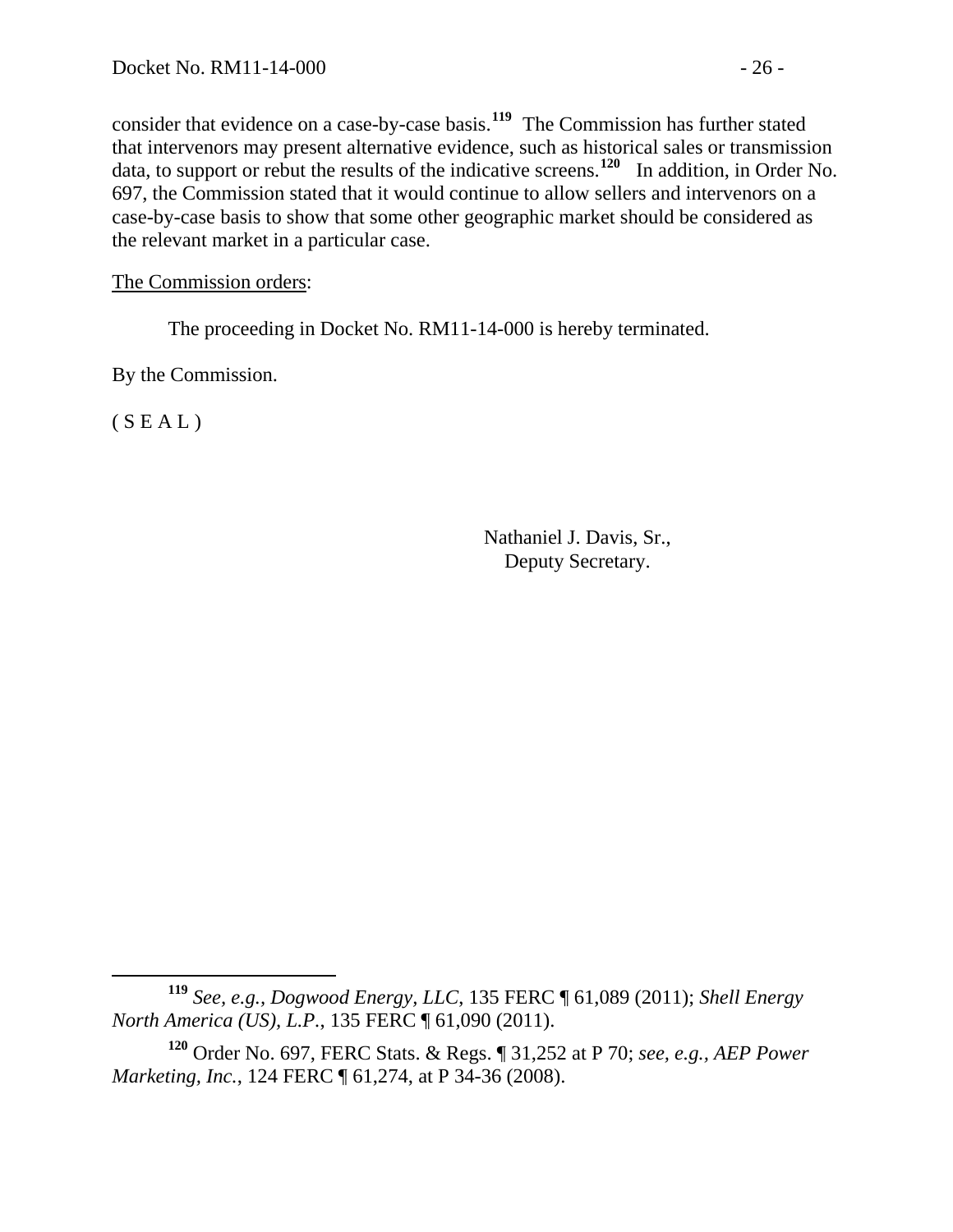| <b>Short Name or Acronym</b> | <b>Commenter</b>                                                                                                                                 |
|------------------------------|--------------------------------------------------------------------------------------------------------------------------------------------------|
| AAI                          | <b>American Antitrust Institute</b>                                                                                                              |
| <b>APPA</b>                  | <b>American Public Power Association</b>                                                                                                         |
| <b>Berkeley</b>              | Carl Danner, Henry Kahwaty, Keith Reutter,<br>and Cleve Tyler of the Berkeley Research<br>Group                                                  |
| <b>Brattle Group</b>         | Romkaew Broehm, Peter Fox-Penner, Oliver<br>Grawe, and James Reitzes of The Brattle Group                                                        |
| Cavicchi                     | A. Joseph Cavicchi                                                                                                                               |
| <b>EEI</b>                   | <b>Edison Electric Institute</b>                                                                                                                 |
| <b>ELCON</b>                 | <b>Electricity Consumers Resource Council</b>                                                                                                    |
| <b>EPSA</b>                  | <b>Electric Power Supply Association</b>                                                                                                         |
| <b>Entergy</b>               | Entergy Services, Inc.                                                                                                                           |
| <b>FTC</b> Staff             | <b>Staff of the Federal Trade Commission</b>                                                                                                     |
| <b>Modesto</b>               | <b>Modesto Irrigation District</b>                                                                                                               |
| <b>Monitoring Analytics</b>  | <b>Monitoring Analytics, LLC</b>                                                                                                                 |
| <b>Morris</b>                | Dr. John Morris                                                                                                                                  |
| <b>NASUCA</b>                | <b>National Association of State</b><br><b>Utility Consumer Advocates</b>                                                                        |
| <b>NARECA</b>                | <b>National Rural Electric Cooperative Association</b>                                                                                           |
| <b>New York Commission</b>   | <b>New York State Public Service Commission</b>                                                                                                  |
| <b>PPL Companies</b>         | <b>PPL Electric Utilities Corporation; Louisville</b><br>Gas & Electric Company; Kentucky Utilities<br>Company; LG&E Energy Marketing, Inc.; PPL |

# **Appendix A: List of Commenters**